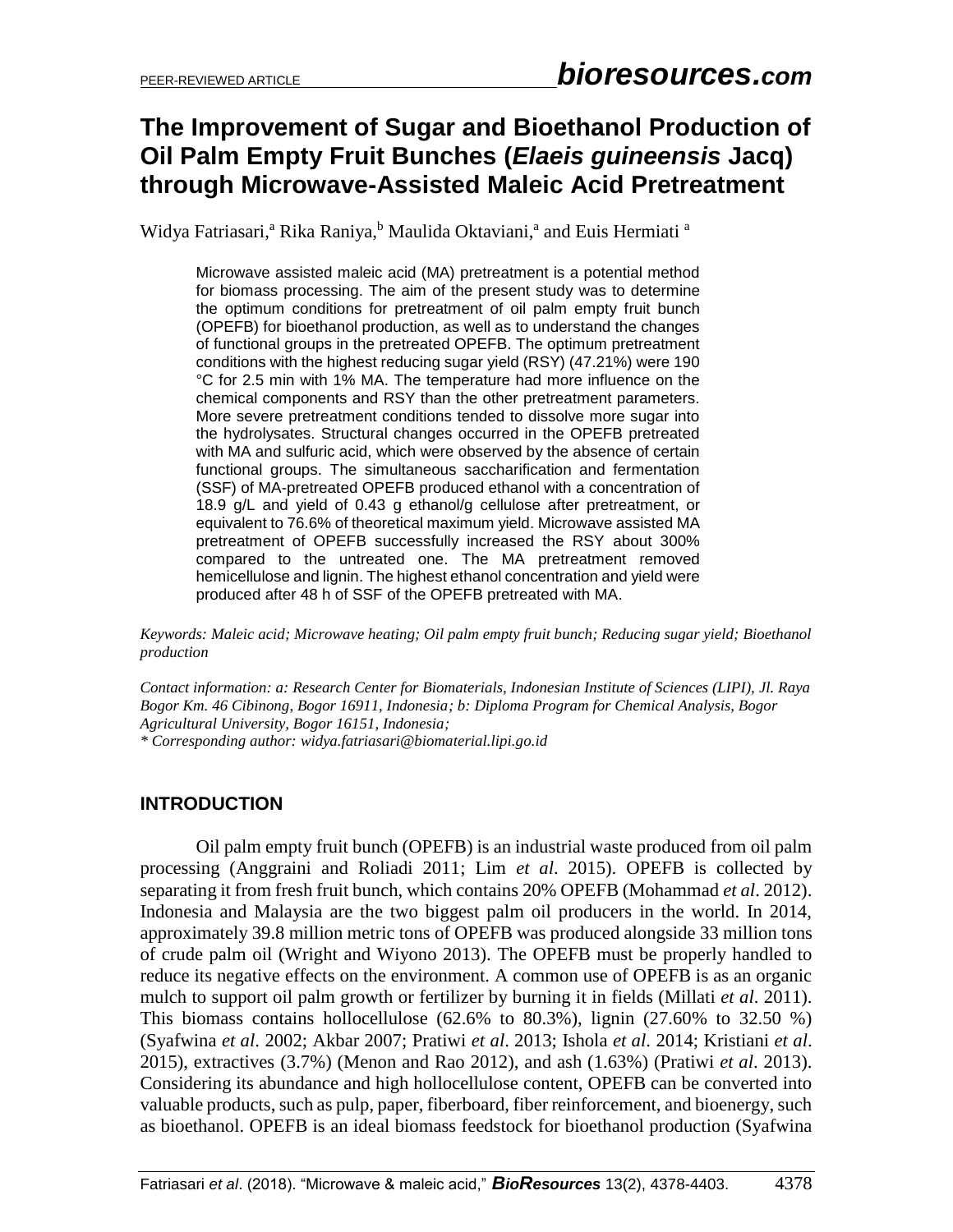*et al*. 2002; Akbar 2007; Jung *et al*. 2011; Millati *et al*. 2011; Menon and Rao 2012; Pratiwi *et al*. 2013; Ishola *et al*. 2014; Kristiani *et al*. 2015).

Of the three steps in bioethanol production from lignocellulosic biomass, pretreatment has the most significant effect on the hydrolysis and fermentation performances (Achinas and Euverink 2016). Pretreatment breaks down the recalcitrant structures in biomass to increase the accessibility of cellulose, which acts as a sugar source (Loow *et al*. 2015). Lignin and the crystalline structure of cellulose are known to have a high recalcitrance during cellulose conversion. Many pretreatments eliminate the recalcitrance of OPEFB, such as aqueous ammonia soaking (Jung *et al*. 2014), sulfuric acid (Jung *et al*. 2013), oxalic acid (Anita *et al*. 2012), biological methods (Risanto *et al*. 2012), and glycerol-sulfuric acid (Fatriasari *et al*. 2017). To optimize the cellulose conversion rate, an effective pretreatment is required. Microwave heating can be utilized to pretreat biomass. Compared with conventional heating, microwave heating has many advantages, such as a simple operation, rapid processing, covering of the heated object, high uniformity, low energy input, selective heating, and no waste is produced (Gong *et al*. 2010; Loow *et al*. 2016a; Lanigan 2011; Fatriasari 2014).

To obtain a better hydrolysis efficiency, microwave heating can be combined with chemicals, such as acids and alkaline compounds (Gong *et al*. 2010). Maleic acid (MA) is an organic acid that can be combined with microwave heating. This acid produces less inhibitors compared with sulfuric acid (SA). Hemicellulose has been hydrolyzed successfully without the formation of a large amount of furfural (Kim *et al*. 2012). No detoxification step is required during OPEFB fermentation for ethanol production (Jung *et al*. 2014). The effect of microwave heating on lignin and hemicellulose removal, as well as the disruption of biomass structures, has been studied before (Azuma *et al*. 1985; Hu and Wen 2008; Gong *et al*. 2010; Chen *et al*. 2011; Nomanbhay *et al*. 2013; Fatriasari *et al*. 2016). Maleic acid is an organic dicarboxylic acid that is more selective in hydrolyzing  $\beta$ -(1,4)-bonds than that of sulfuric acid. Microwave assisted oxalic acid (OA) pretreatment of OPEFB was also conducted as a parallel study by the authors.

In acid pretreatment, temperature, residence time, and acid concentration have been found to determine the pretreatment efficiency (Loow *et al.* 2016b). To determine the optimum microwave pretreatment conditions, the effect of the temperature, irradiation time, and MA concentration was studied. The effect of each factor was evaluated using a one-factor-at-a-time (OFAT) method to minimize the amount of trial runs and to facilitate easier studying of each factor. Pretreatment of Malaysian OPEFB using microwave heating at 190 °C with 1% (w/v) MA for 3 min ramping to the set temperature with no holding time resulted in a 60.9% enzymatic digestibility and 61.3% theoretical ethanol yield after 48 h of simultaneous saccharification and fermentation (SSF) in the study by Jung *et al*. (2013). In a previous study by the authors, there was no investigation into the sugar content in the hydrolysates, changes in the functional groups, or observation of the combined severity factor (CSF). The effectiveness of the pretreatment conditions can be evaluated by comparing the CSF with the effects of the temperature, irradiation time, and acid concentration during pretreatment on the enzymatic hydrolysis performance (Kim *et al*. 2013). Thus, this study provided more detailed information on both the enzymatic digestibility and ethanol yield compared with the previous study by Jung *et al*. (2014). These results were also compared with the digestibility of OPEFB pretreated with OA and SA. A smaller formation of inhibitors with a high sugar production became the main objectives of this study. The functional groups of the untreated OPEFB and MA- and SApretreated OPEFB were also compared.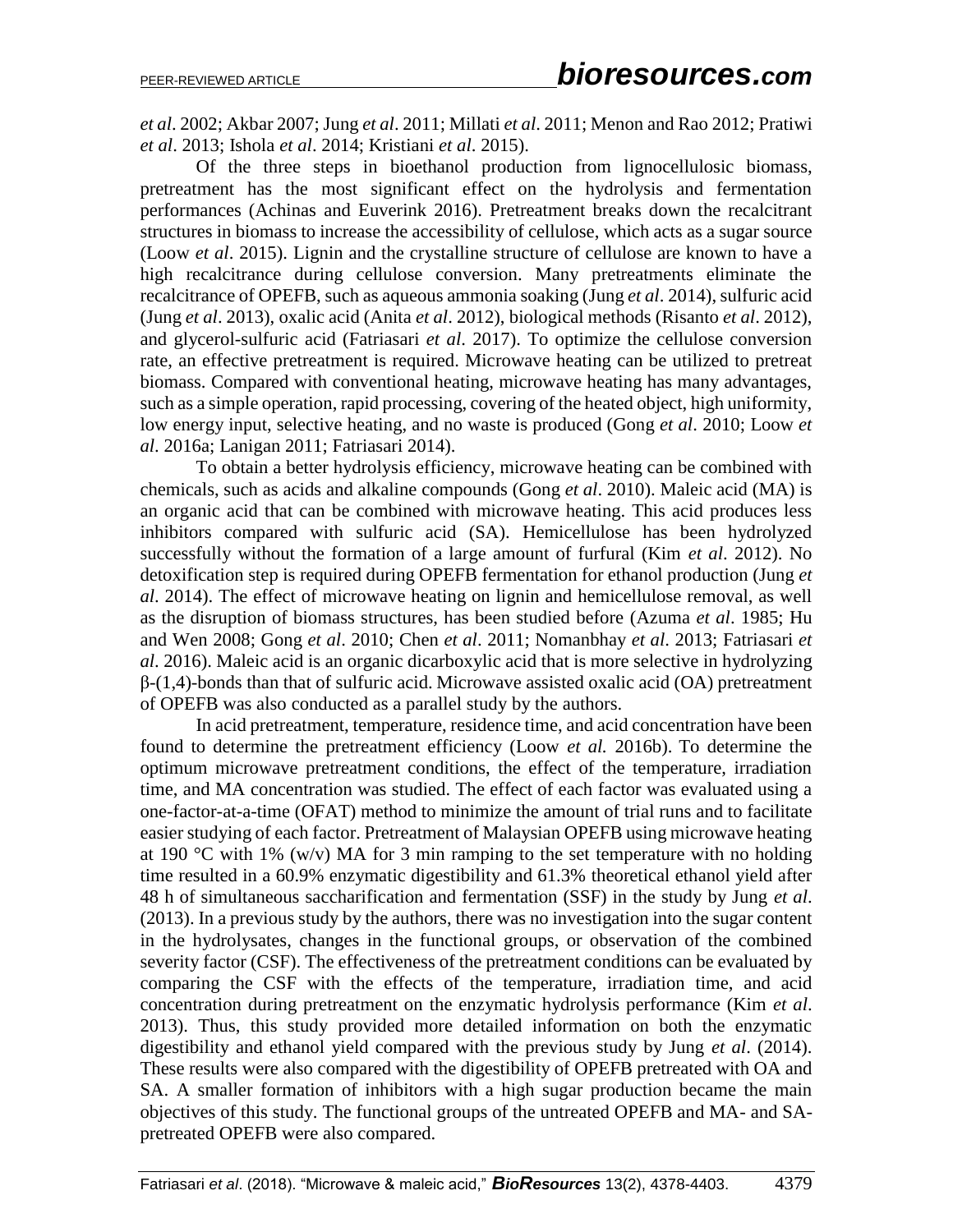## **EXPERIMENTAL**

## **Materials**

OPEFB fibers collected from Cibadak, Sukabumi, West Java-Indonesia with a moisture content (MC) of 6.94% were used in this study. They were ground into a 40- to 60-mesh size powder and stored in sealed containers at room temperature. This study used analytical grade MA (Wako Pure Chemical Industries, Ltd., Osaka, Japan). The other chemicals used were also of analytical grade and used without further purification.

## **Methods**

### *Microwave assisted maleic acid (MA) pretreatment*

Pretreatment was done with the OFAT method to evaluate the effect of the irradiation time, temperature, and MA concentration. In the first experiment, heating was performed at a variety of temperatures that ranged from 160  $\degree$ C to 200  $\degree$ C with a 2.5-min irradiation time and  $1\%$  (v/v) MA concentration. In the second stage, the biomass was heated for different irradiation times at the optimum temperature determined from the first stage and 1% MA. Finally, the MA concentration was varied from 0.5% to 1.5% at the optimum temperature and time determined from the first two stages.

Three grams of OPEFB powder (6.94% of MC) with a solid to liquid ratio of 1:10 was immersed in a 1% (v/v) MA solution in a Teflon tube. The slurry was degassed at a 20-bar vacuum for 5 min before the pretreatment. There were ten tubes used for each run. The tightly-sealed tubes with stirrers were heated in a digestion microwave (Milestone START D, Milestone Inc, Bergamo, Italy) at 1000 W. One of the sealed reaction tubes was equipped with a thermocouple to control the temperature during heating. The temperature of the process was observed on a monitor attached to the microwave. The heating was maintained with 195-rpm magnetic stirring, 12 min of pre-heating, and 10 min of cooling.

After the heating reaction, the Teflon tubes were cooled in an ice bath for 20 min to 30 min to release the heat quickly. Subsequently, the slurries were filtered with 200 mesh filter paper using vacuum filtration (GAST DOA-P504-BN, Cole-Parmer, Vernon Hills, IL, USA). Afterwards, they were washed with distilled water until the pH was neutral, which was indicated by a blue color on litmus paper. To keep the pulp (solid fraction) fresh for enzymatic hydrolysis and further analysis, it was stored in a freezer in sealed plastic containers. The liquid fraction was centrifuged at 5 °C and 10,000 rpm for 10 min. The filtrate was separated and kept in a refrigerator at 10 to 11°C until further analysis of the reducing sugar content, absorbance of dark-colored compounds, and pH. The pulp recovery was calculated by comparing the initial biomass weight and final oven dried (OD) pulp weight. The pretreatment was performed in triplicate. The OPEFB was also pretreated using 1% (v/v) SA at 190  $^{\circ}$ C and 2.5 min with the same method detailed above.

## *Enzymatic hydrolysis of the oil palm empty fruit bunch (OPEFB) pulp*

As much as 0.3 g of OD OPEFB pulp were further hydrolyzed by cellulase (Meicellase from *Trichoderma viride*, Meiji Seika Co., Ltd., Tokyo, Japan) in an Erlenmeyer flask. The cellulose has enzyme activity of 200 FPU/g. First, about 20 mL of 0.1 M sodium citrate buffer (pH 4.8) was added to the OPEFB substrate. Then, the substrate was added with 200  $\mu$ L of 2% (w/v) sodium azide and cellulase enzyme with enzyme loading of 40 FPU/g dry substrate. Finally, 0.1 M sodium citrate buffer (pH 4.8) was added to get the final total weight of 30 g. After that, the flasks were tightly closed and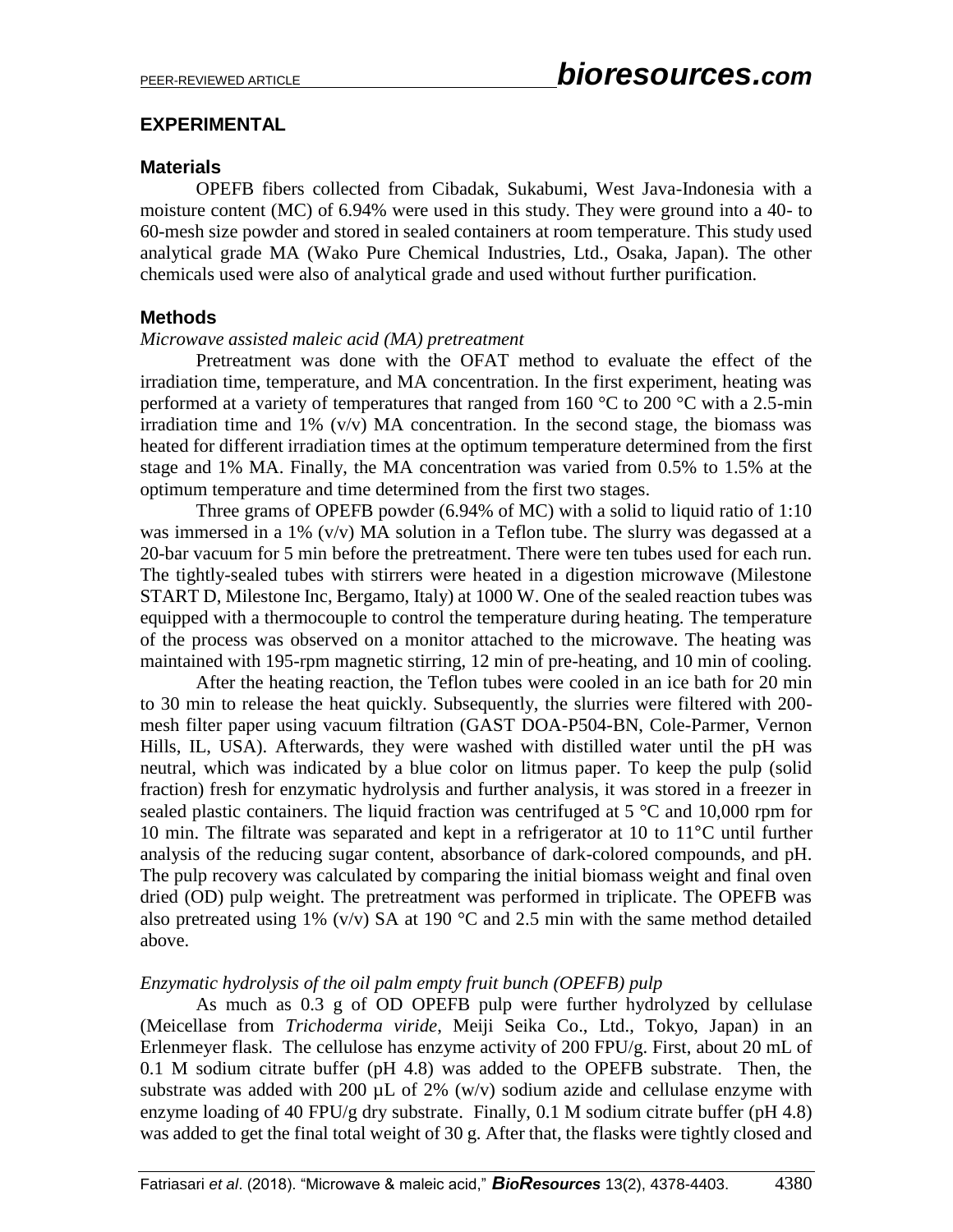then incubated at 50 °C for 72 h in an incubator shaker (WIS-30R, Wisecube, Gangwon-Do, Seoul, Korea) at 150 rpm.

Before the reducing sugar analysis using the dinitrosalicylic acid (DNS) method (Miller 1959), the hydrolysates were centrifugated at 10,000 rpm for 10 min at room temperature. A sample of 0.5 mL of centrifuged hydrolysate was added to 1.0 mL of distilled water and 3.0 mL of DNS reagent. Subsequently, the mixtures were mixed, boiled for 5 min, and transferred into an ice bath for 20 min. A 0.2 mL sample of the mixture was added to 2.5 mL of distilled water and mixed well by vortexing. The absorbances of the samples were then measured by an ultraviolet visible (UV VIS) Hitachi U-2001 spectrophotometer (Hitachi Instruments Inc., Tokyo, Japan) at a wavelength of 540 nm to calculate the reducing sugar concentration (Adney and Baker 2008). A series of glucose standard solutions were also prepared and their absorbances were measured to build a regression equation. The coefficient of determination  $(R^2)$  of the equation was higher than 0.99. Samples having absorbances higher than 0.8 were diluted to the value in the range 0.2 to 0.8. The reducing sugar yield (RSY) per biomass  $(g/100 g)$  was calculated by taking into consideration the OPEFB weight loss that occurred during microwave assisted MA pretreatment. Meanwhile, the liquid fractions were measured for dark-colored compounds (absorbance at a 490-nm wavelength with the UV VIS Hitachi U-2001) (Warrand and Janssen 2007; Whistler and Daniel 1985), pH (Eutech pH meter, Eutec Instrument Pte Ltd, Ayer Rajah Crescent, Singapore), and reducing sugar concentration (DNS method mentioned above). Enzymatic hydrolysis and the same analyses were performed on the samples obtained from the OPEFB pretreated with SA at the optimum MA pretreatment conditions. All of the experiments were conducted in triplicate, and the means and standard deviations of the data were presented.

### *Combined severity factor (CSF)*

The severity of the pretreatment was determined to evaluate whether there was any relationship between the severity during pretreatment and the characteristics of the liquid hydrolysates, as well as the enzymatic digestibility of the insoluble fractions. The severity factor (SF) was determined using Eq. 1 (Goh *et al*. 2012),

$$
log (R_0) = log (t * exp (T - T_{100})) / 14.7
$$
 (1)

where *t* is the irradiation time (min), and *T* is the reaction temperature ( $\degree$ C).

Because the pretreatment used acid, the pH of the solution was taken into consideration, and the CSF was determined using Eq. 2 (Lee *et al*. 2010; Loow *et al*. 2016b).

$$
CSF = \log (R_0) - pH \tag{2}
$$

### *Chemical composition of the pretreated OPEFB*

The chemical compositions of the untreated and MA-pretreated OPEFB were analyzed, which included the moisture (TAPPI T264 cm-97 1997), ash (Sluiter *et al*. 2008a), extractive (Sluiter *et al*. 2008b), acid soluble lignin (ASL) and acid insoluble lignin (AIL) (Templeton and Ehrman 1995), hollocellulose (sodium chlorite delignification) (Wise *et al*. 1946), and α-cellulose contents (Rowell *et al.* 2012). The hemicellulose content was calculated by subtracting the holocellulose content from the  $\alpha$ -cellulose content (Punyamurthy *et al.* 2013). The chemical composition of the OPEFB pretreated with SA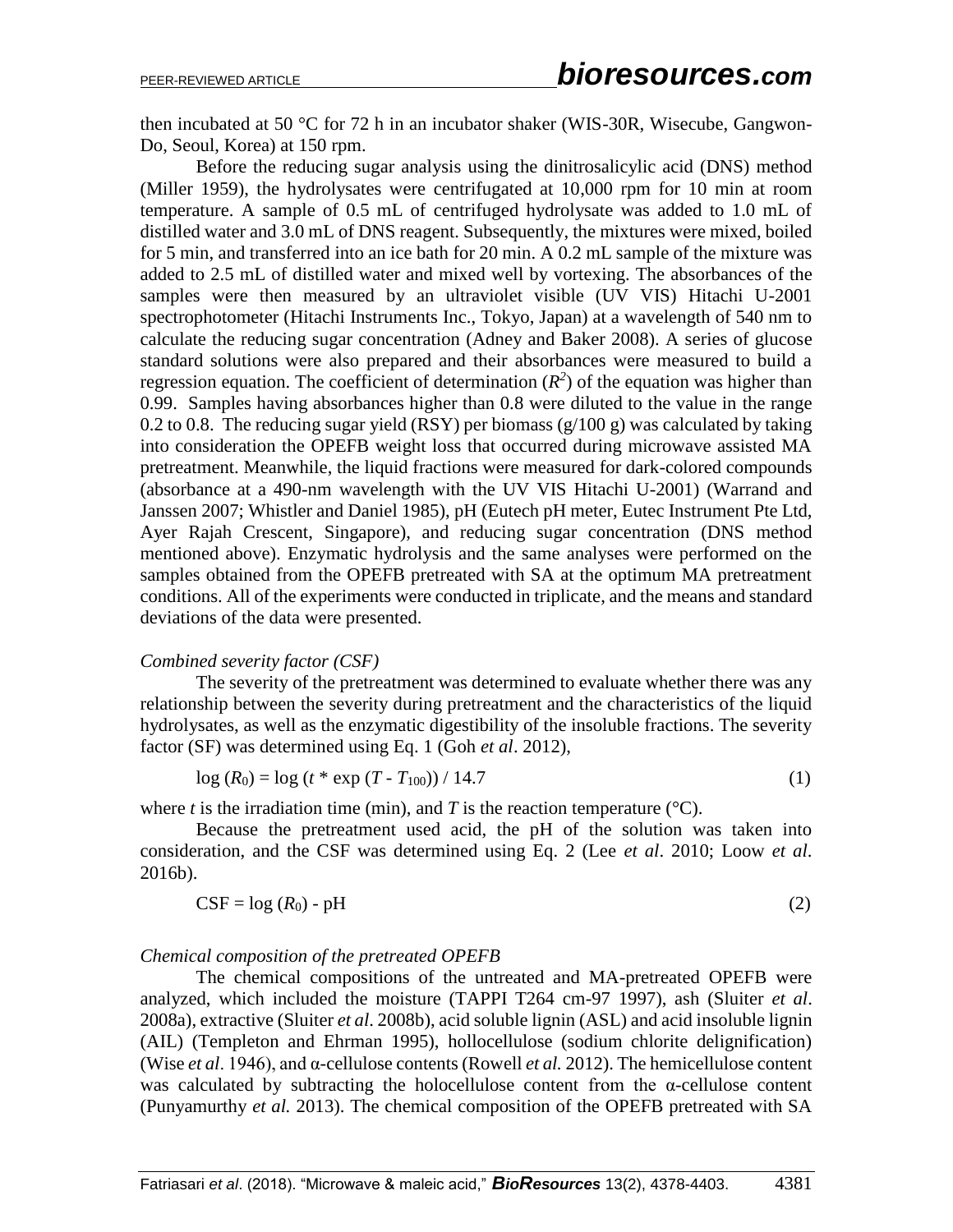at the optimum MA pretreatment conditions was also measured for comparison with the MA-pretreated OPEFB.

#### *Fourier transform infrared (FTIR) spectroscopy analysis*

The infrared (IR) spectra patterns of the SA- and MA-pretreated OPEFB (190 °C, 2.5 min, 1% v/v) and untreated OPEFB were obtained by Fourier transform infrared (FTIR) spectroscopy on a Tensor 37 spectrometer (Bruker, Billerica, MA, USA). Two-milligram samples were mixed with 200 mg of potassium bromide (KBr, spectroscopy grade), which were then pressed into pellets to form disks. The IR spectra were recorded with a total of 16 cumulative scans per sample in the absorption mode over the range 4000 to 600 cm-1 using OPUS software (Bruker).

#### *Microorganism and inoculum preparation*

The yeast used in this research was *Saccharomyces cerevisiae* InaCC Y93 obtained from Indonesia Culture Collection (InaCC), Indonesian Institute of Research (Cibinong, Bogor, Indonesia). The yeast was maintained on a potato dextrose agar slant and was transferred to a 500-mL Erlenmeyer flask containing 5% YPD pre-culture medium (10 g/L yeast extract, 20 g/L peptone, and 50 g/L dextrose). The cells were incubated by shaking at 120 rpm and 35 °C for 16 h to 20 h until an O.D.600 of 0.8 was reached. The cells were recovered by centrifugation at 4 °C and 8000 rpm for 15 min, and then resuspended in  $1/10<sup>th</sup>$  of the volume of 0.9% NaCl. These cells were used as an inoculum for the SSF.

#### *Simultaneous saccharification and fermentation (SSF)*

The SSF was conducted based on the method by Dowe and McMillan (2008) with slight modifications. Samples of 15.3 g of acid pretreated OPEFB was put in an Erlenmeyer flask. The flask was supplemented with a YP medium stock (200 g/L peptone and 100 g/L yeast extract) and inoculated with the yeast inoculum at  $10\%$  (v/v). The pH of the media was maintained by adding 1 M sodium citrate buffer diluted to 50 mM (pH 4.8). Then, the cellulase enzyme (Meicellase, enzyme loading 40 FPU/g dry substrates) was added to the flask. Finally, sterilized water was added to the flasks until the final volume was 50 mL to replace the water that was lost when the flasks were autoclaved. The flasks were covered with needle-pierced silicon stoppers to allow for the release of  $CO<sub>2</sub>$ . The SSF was conducted at 38 °C for 72 h under agitation (120 rpm) in an incubator shaker. Samples were taken after 0 h, 24 h, 48 h, and 72 h of fermentation to measure the reducing sugar and ethanol concentrations.

### *SSF with pre-hydrolysis*

The washed insoluble solid fraction of the MA-pretreated OPEFB was used for the pre-hydrolysis experiment. Pre-hydrolysis was performed at 50 °C, 120 rpm for 4 h prior to SSF. After that, the temperature was reduced to 38  $^{\circ}$ C and the pre-hydrolysis OPEFB was inoculated with yeast suspension. The time of yeast inoculation was defined as 0 h. Samples were taken after -4 h, 0 h, 24 h, 48 h, and 72 h of fermentation to measure the reducing sugar and ethanol concentrations.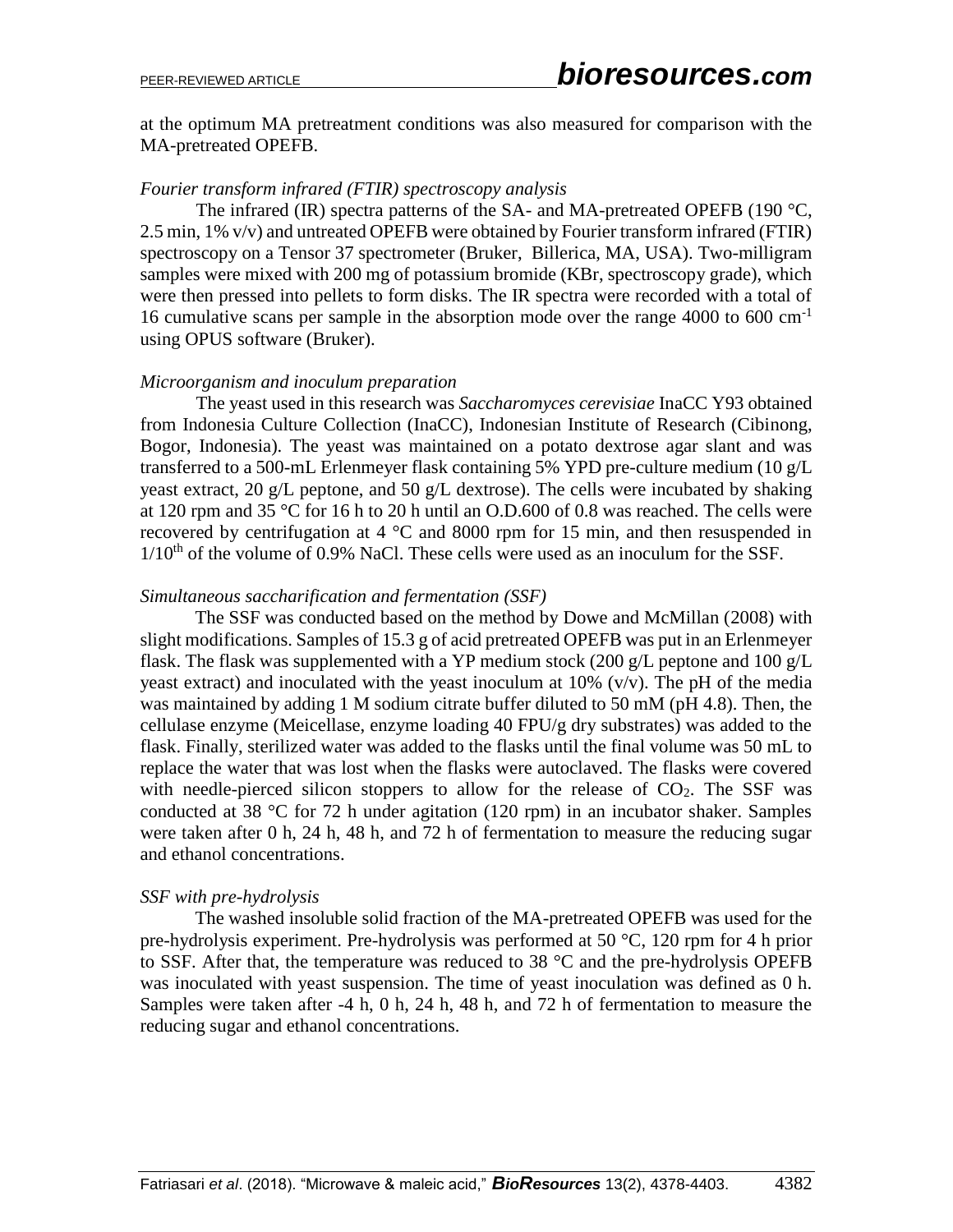## *Ethanol analysis*

Analysis of the ethanol content was performed on a Shimadzu GC-2010 gas chromatograph (Kyoto, Japan) with a flame ionization detector (FID) equipped with an RTX-WAX column (Length: 30 m, Inner Diameter: 0.25 mm, Film Thickness: 0.25 µm; Restek, Bellefonte, PA, USA). The initial column temperature was 35 °C. The injection and detector temperatures were maintained at 200  $^{\circ}$ C and 210  $^{\circ}$ C, respectively. Onemicroliter samples were injected under the following conditions: pressure of 130.6 kPa, total flow of 83.5 mL/min, column flow of 1.96 mL/min, linear velocity of 40.0 cm/s, purge flow of 3.0 mL/min, and split ratio of 40.0. The sampling rate was 40 ms with hydrogen and air flow rates that were maintained at 40.0 mL/min and 400.0 mL/min, respectively. Ethanol (EtOH) concentration in the solution was calculated using formula in Eq. 3 (Hermiati 2012). The concentration of ethanol produced during fermentation for "t" hours was corrected by the concentration of ethanol produced at the beginning of fermentation or at "0" hour, as in Eq. 4. Then, the yield of ethanol in g per g of cellulose was determined by formula in Eq. 5 and the percentage of theoretical yield of ethanol was determined by the formula in Eq. 6.

$$
EtOH(g/L) = EtOH (v/v) % x 10 x 0.789
$$
 (3)

$$
EtOH (g/L) = EtOHt - EtOH0
$$
 (4)

Ethanol yield (g/g cellulose) = 
$$
\frac{g \text{ of ethanol produced}}{g \text{ of cellulose in SSF solution}}
$$

\n(5)

 Ethanol yield (% of theoretical) = Ethanol yield (g/g) x 100 (6) Theoretical of ethanol yield (g/g)

## **RESULTS AND DISCUSSION**

Chemical component analyses of the OPEFB show that the material contain 43.0% α-cellulose, 12.7% hemicellulose, 17.8% AIL, 1.30% ASL, 1.91% extractives, and 4.26% ash. Microwave assisted MA pretreatment of the OPEFB was conducted in three stages. In the first stage we evaluated the effects of the temperature on the reducing sugar yield, while in the second and third stages we evaluated the effects of duration of heating and acid concentration on reducing sugar yield, respectively. Based on these evaluations, we determined the optimum condition for the pretreatment.

### **Effect of Temperature**

Table 1 shows the pulp recovery and chemical components of the OPEFB pretreated by microwave heating for 2.5 min with an MA concentration of 1%. When the heating temperature increased, the amount of pulp recovered decreased. The chemical component loss after the pretreatment might have contributed to the decrease in pulp recovery.

Increasing the temperature to 190 °C tended to increase the  $\alpha$ -cellulose content in the pretreated OPEFB, and at 200 °C the  $\alpha$ -cellulose content decreased. The highest  $\alpha$ -cellulose content was found in the samples pretreated at 190 °C.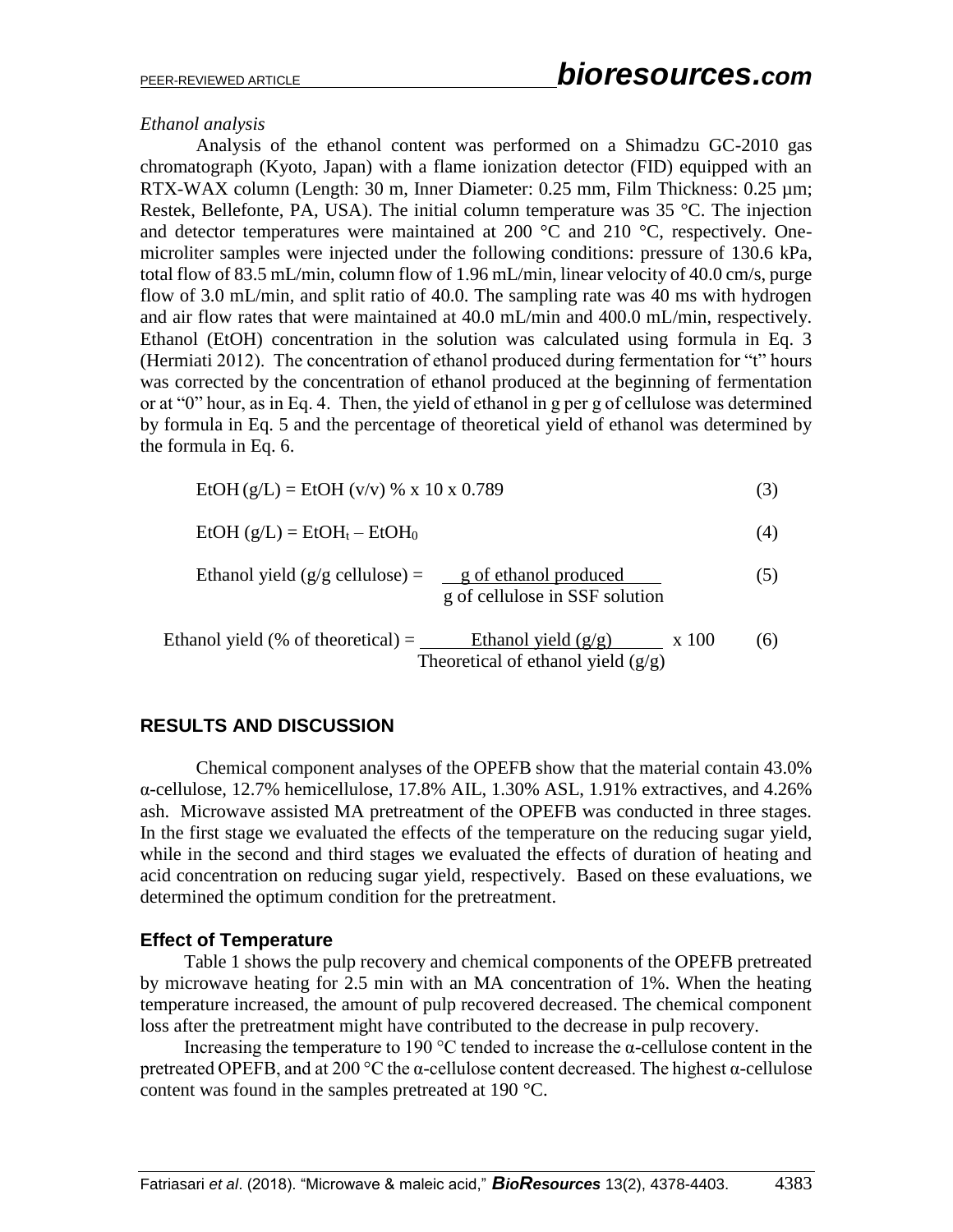**Table 1.** Effect of the Heating Temperature during Microwave Pretreatment with an Irradiation Time of 2.5 min and 1% MA on the Pulp Recovery and Chemical Composition of the OPEFB

| Temperature<br>$(^{\circ}C)$ | Pulp<br>Recovery<br>$(\% )$ | <b>Extractives</b><br>(%) | ASL (%)         | AIL (%)          | α-<br>Cellulose<br>(%) | Hemicellulose<br>(%) |
|------------------------------|-----------------------------|---------------------------|-----------------|------------------|------------------------|----------------------|
| 160                          | $80.32 \pm 1.01$            | $3.30 \pm 0.56$           | $2.79 \pm 0.03$ | $21.63 \pm 1.41$ | $52.51 \pm 1.95$       | $16.61 \pm 2.12$     |
| 170                          | $70.32 + 2.97$              | $5.38 \pm 0.10$           | $2.55 \pm 0.13$ | 18.69±2.37       | $51.75 \pm 5.14$       | 14.66±4.42           |
| 180                          | $66.97 \pm 1.11$            | $7.25 \pm 1.16$           | $3.13 \pm 0.15$ | $19.47 \pm 2.00$ | $49.02 \pm 3.80$       | $16.09 \pm 0.18$     |
| 190                          | 68.80±3.62                  | $11.40 \pm 2.08$          | $2.66 \pm 0.58$ | $20.07 \pm 1.02$ | 57.50±2.81             | $12.77 \pm 2.72$     |
| 200                          | $50.40 \pm 0.75$            | $10.96 \pm 0.69$          | $2.49 \pm 0.45$ | $18.58 + 2.07$   | $44.04 \pm 2.67$       | $12.04 \pm 5.52$     |

The decrease in the  $\alpha$ -cellulose content in the samples pretreated at 200 °C might have been related to the degradation of the crystalline cellulose. At this temperature, a high weight loss occurred in the pretreated OPEFB, which was attributed to the loss of hemicellulose, lignin, and cellulose that occurred with the increase in temperature. Microwave heating caused fiber disruption, which has been reported previously, for example in pretreated bamboo (Fatriasari *et al*. 2016). Hemicellulose has lower molecular weight than cellulose. Besides, it also has branched chains, while cellulose has ordered linear structure of β-1,4 glycosidic chains. These make hemicellulose easier to be broken down during pretreatment. The chemical component losses from the pretreated samples tended to increase when increasing the temperature (Fig. 1a). The utilization of MA in the microwave pretreatment mainly increased the hemicellulose degradation instead of the lignin degradation, and the highest hemicellulose loss was obtained in the samples pretreated at 200 °C. The hemicellulose and lignin removal (Fig.1a) improved the cellulose accessibility to cellulase enzymes during enzymatic hydrolysis. MA has been proven as an effective acid for hydrolyzing hemicellulose without resulting in significant furfural formation (Kim *et al*. 2012), so that the process can produce high xylose yield and low sugars degradation products (Lu and Mosier 2007; Lu and Mosier 2008; Kootstra *et al*. 2009). This acid could hydrolyze biomass due to its higher solution potential as opposed to mineral acids (Lee and Jeffries 2011). Results in these reports indicate that removal of hemicellulose due to MA acid pretreatment at high temperature resulted in this study is in line with previous studies.

Extractives that acted as non-structural components were also dissolved and facilitated in improving the enzyme accessibility. In addition to the chemical component and weight losses, microwave assisted acid pretreatment can generate low molecular weight compounds from the degradation of polysaccharides and lignin contained in the biomass. The pretreatment mostly degrades hemicellulose and only partially cellulose that leads to the formation of different products, such as pentose and hexose sugars, sugar acids, aliphatic acids (primarily acetic acid, formic acid and levulinic acid), and furan aldehydes (5-hydroxymethylfurfural (HMF) and furfural). Some of these compounds could cause brown or dark color in the soluble fractions of the pretreated biomass. The brown or dark color is formed, for example when furfural or HMF is exposed to more severe conditions that make them polymerize, or when the phenolics are oxidized to quinones. Therefore, the formation of brown or dark color from these compounds can be used as an indicator of glucose, xylose, and lignin degradation caused by the pretreatment method employed. Figure 1b showed that the intensity of the absorbance of the brown compounds increased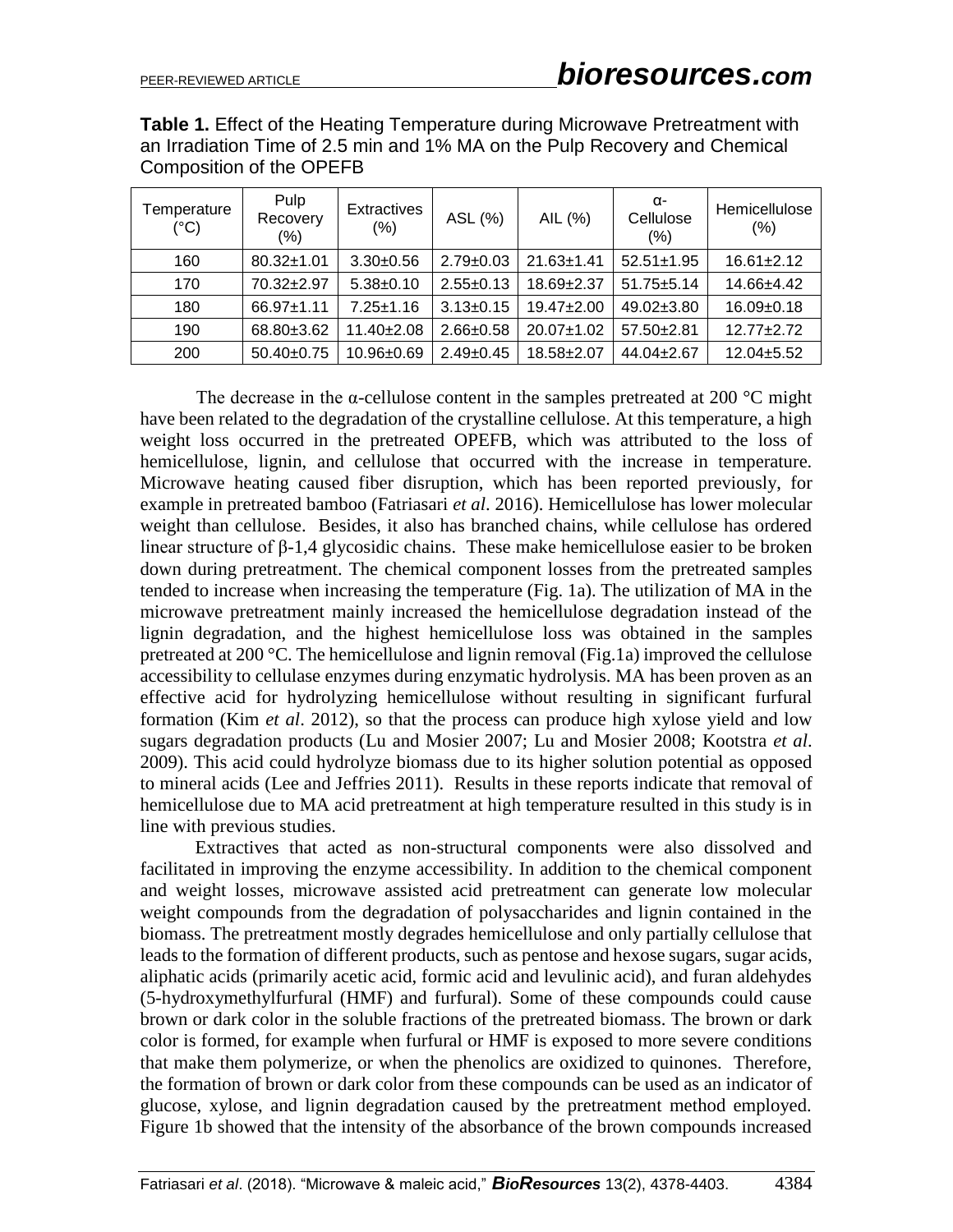with an increase in temperature. This tendency was in agreement with the hemicellulose loss from the OPEFB (Fig. 1a). As reported before, the increase of heating temperature of microwave-assisted hydrolysis of cassava pulp tends to solubilize hemicellulose gradually (Hermiati *et al.* 2011). The study showed that when the temperature was increased, there was also an increase of absorbance at 490 nm, which corresponded with the loss of hemicellulose (galactan, xylan, rhamnan, arabinan, and mannan) from cassava pulp.



**Fig. 1.** Effects of the heating temperature during microwave pretreatment of OPEFB with 1% MA and an irradiation time of 2.5 min on the: (A) AIL, hemicellulose, and α-cellulose losses; (B) absorbance of dark-colored compounds; (C) RSY after enzymatic saccharification; and reducing sugar concentration in the liquid fraction

The RSY of the pretreated OPEFB after enzymatic hydrolysis is shown in Fig. 1c. The RSY tended to increase with an increase in temperature up to 190 °C, and then it decreased at 200 °C. This was in agreement with the cellulose content shown in Table 1 and the hemicellulose and lignin removal (Fig. 1a). The highest RSY after enzymatic hydrolysis (47.21%) was achieved in a sample pretreated at 190 °C. Microwave heating caused substrate softening and increased the substrate porosity, which were attributed to the removal of amorphous compounds (lignin and hemicellulose) and fiber disruption (Conde-Mejía *et al*. 2012). To determine what happened to the polysaccharides that were dissolved in the liquid fraction, the sugar concentration of the liquid fraction was also measured. Figure 1c showed that the reducing sugar concentration in the liquid fraction tended to increase when the temperature increased to 190 °C, and then it remained the same. This result revealed that there were more sugars formed when the heating temperature was increased to a certain point, which in this case was 190 °C. After that, the reducing sugar production did not increase, which was probably because of the increased degradation of these sugars into lower molecular weight compounds, such as furfural and 5-HMF. Considering the sugars obtained from both the liquid fraction and enzymatic hydrolysis, the temperature of 190 °C was chosen for the second pretreatment step, in which the irradiation time was varied.

### **Effect of the Irradiation Time**

The effect of the irradiation time on the chemical components and pulp recovery of the pretreated OPEFB are shown in Table 2 and Fig. 2a. Longer irradiation times tended to result in higher  $\alpha$ -cellulose contents, except for the irradiation time of 10 min (Table 2). Direct interaction between the substrate and irradiation heating source allows every part inside of the biomass to be accessed. Additionally, the removal of the amorphous zone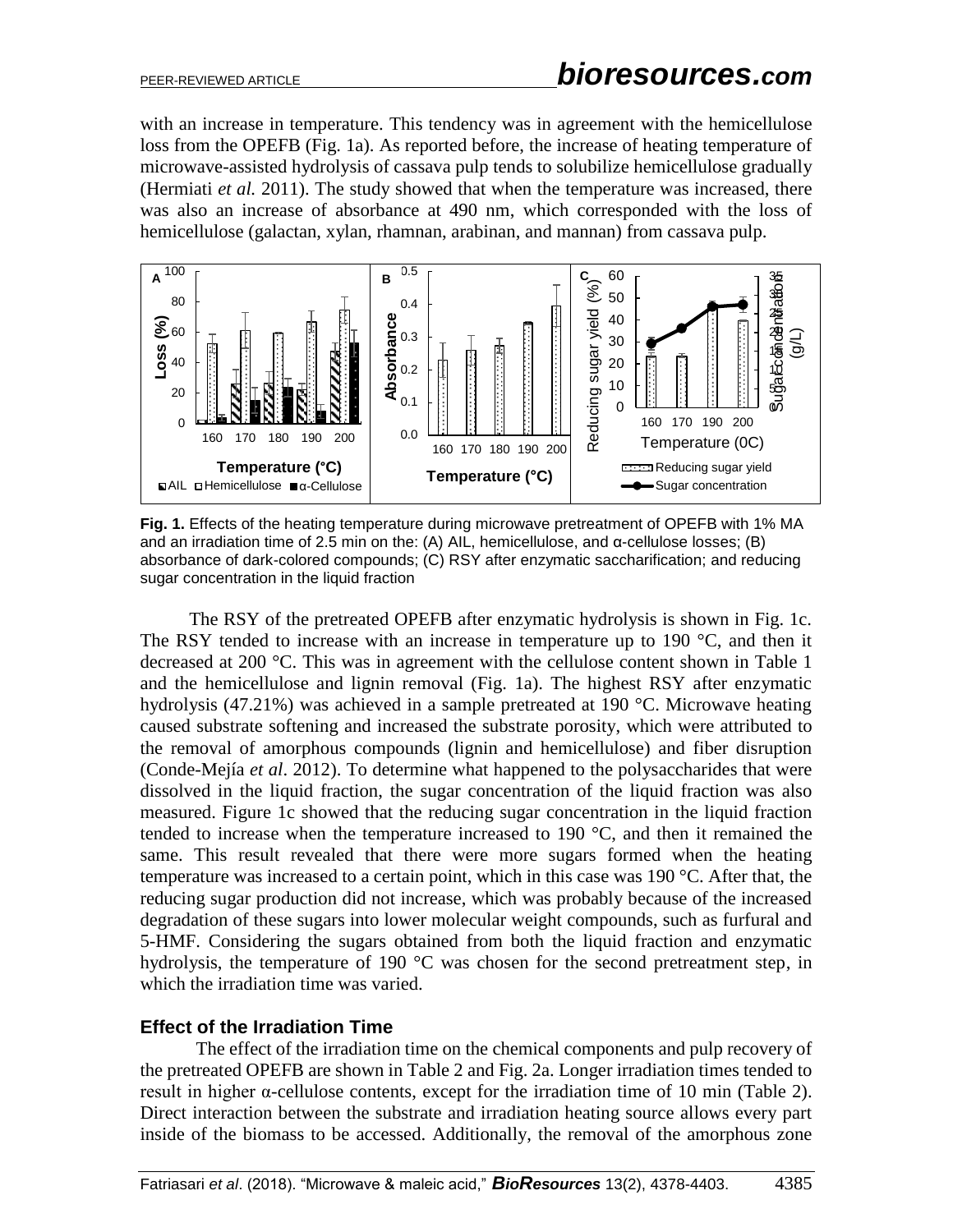contributed to a relative increase in the cellulose proportion. The pulp recovery (Table 2) tended to decrease with longer pretreatment times. The disruption of the substrates, carbohydrates, and lignin complexes, which was indicated by the removal of lignin and hemicellulose, has been reported in previous studies (Li *et al*. 2010; Fatriasari *et al*. 2016). The hydrogen bonds in the cellulose also interfered during heating (Li *et al*. 2010).

**Table 2.** Effect of the Irradiation Time during Microwave Pretreatment of the OPEFB at 190 °C and 1% MA on the Pulp Recovery and Chemical Composition of the OPEFB

| Irradiation<br>Time (min) | Pulp<br>Recovery<br>(% ) | <b>Extractives</b><br>(%) | ASL (%)         | AIL (%)          | α-<br>Cellulose<br>(% ) | Hemicellulose<br>(% ) |
|---------------------------|--------------------------|---------------------------|-----------------|------------------|-------------------------|-----------------------|
| 2.5                       | 68.80±3.62               | $11.40 \pm 2.08$          | $2.66 \pm 0.58$ | $20.07 \pm 1.02$ | $57.50 \pm 2.81$        | $12.77 + 2.72$        |
| 5                         | $65.51 \pm 2.31$         | $5.29 \pm 0.36$           | $1.40 \pm 0.06$ | 20.97±0.96       | $53.92 \pm 1.71$        | $12.13 \pm 1.18$      |
| 7.5                       | $63.58 \pm 1.23$         | $9.07 + 0.01$             | $1.24 \pm 0.01$ | 20.74±0.84       | $55.05 \pm 0.99$        | $11.16 \pm 0.71$      |
| 10                        | $63.50+0.65$             | $9.85 \pm 0.29$           | $1.04 \pm 0.11$ | 20.03±0.74       | 49.36±5.87              | 20.56±5.30            |
| 12.5                      | $57.15 \pm 0.35$         | $10.73 \pm 0.05$          | $1.33 + 0.06$   | $16.62{\pm}4.05$ | $56.89 \pm 2.97$        | $13.50 + 2.55$        |

The cellulose contents of the OPEFB heated for 5 min to 12.5 min had only slight differences compared with the OPEFB pretreated for 2.5 min. This indicated that a longer irradiation time was not necessary for this microwave-assisted acid pretreatment. The more severe heating conditions until 7.5 min caused higher chemical component (Fig. 2a) and total biomass weight losses (Table 2).

Figure 2a showed that the irradiation time of 2.5 min resulted in mild pretreatment conditions and mainly removed hemicellulose. The irradiation time can be prolonged until 7.5 min for high losses of hemicellulose and lignin. However, longer irradiation times also caused higher absorbance values of dark-colored compounds at 490 nm (Fig. 2b). The higher amount of dark-colored compounds in the liquid fraction with the longer irradiation time indicated a further degradation of sugars, except for at the irradiation time of 2.5 min. Furthermore, the RSY also decreased greatly with an increase in the irradiation time (Fig. 2c). Irradiation for 2.5 min at 190 °C produced as much as 47.2% reducing sugar after enzymatic hydrolysis, while prolonging the irradiation time further reduced the sugar yields.

The high α-cellulose loss was not expected, because it resulted in a smaller source of carbohydrates that can be converted into reducing sugars. The RSY per biomass tended to increase slightly when the irradiation time increased from 5 min to 12.5 min (Fig. 2b), and the highest RSY was only 20.6%. Even though the high hemicellulose and lignin losses occurred after prolonging the irradiation time, the RSYs were still low and lower than those obtained in the previous stage at 190  $\degree$ C and 2.5 min (47.2%). It is proposed that hemicellulose and lignin only contributed to improving the hydrolysis performance. Based on the results of the experiments in this stage, the optimum irradiation time for the pretreatment stage was 2.5 min. The sugar concentration in the liquid fraction increased by increasing the irradiation time (Fig. 2c). It was proposed that severe pretreatment conditions caused the depolymerization of polysaccharides into sugars, which were soluble in the liquid fraction.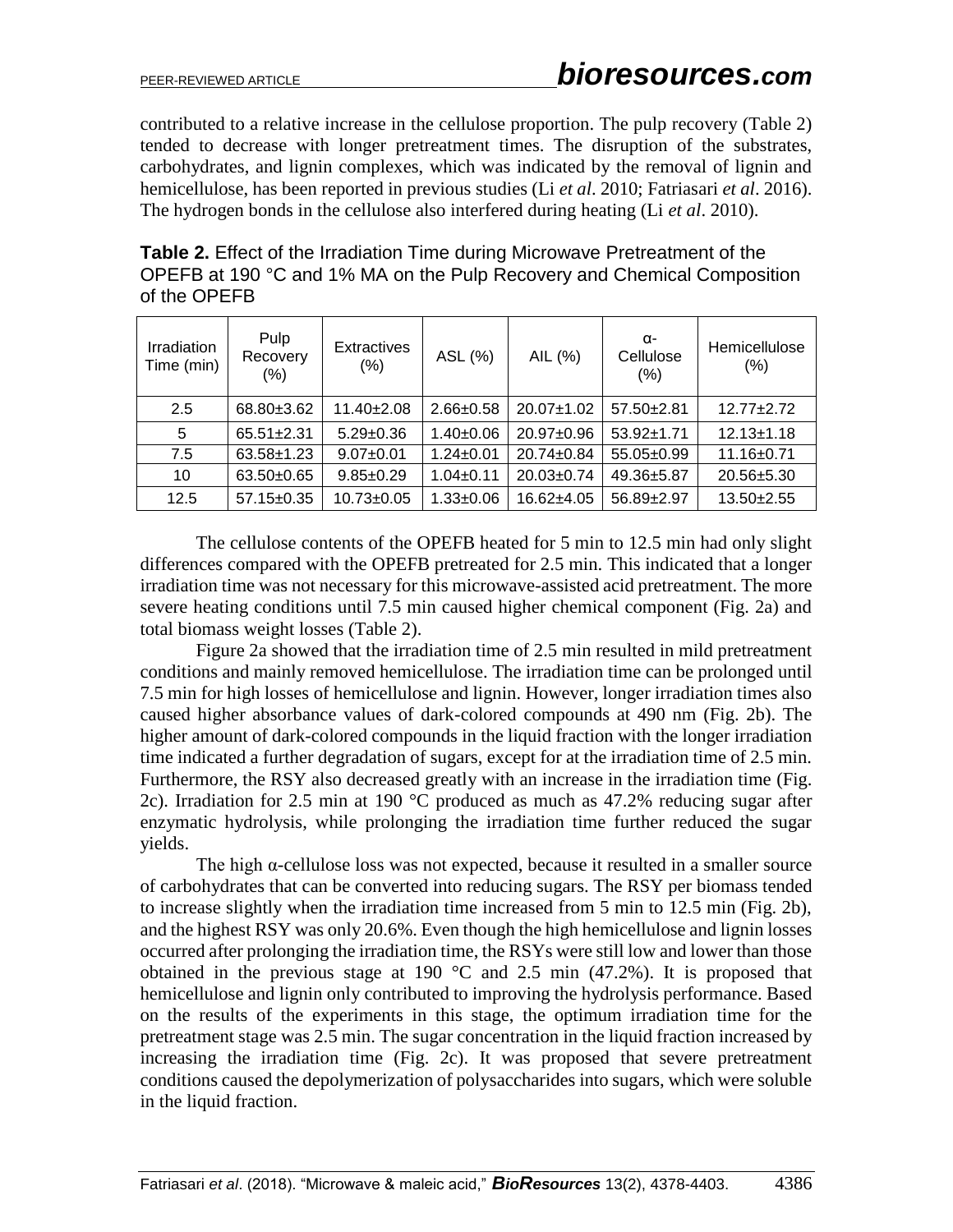# PEER-REVIEWED ARTICLE *bioresources.com*



**Fig. 2.** Effect of the irradiation time during microwave pretreatment of the OPEFB at 190 °C and 1% MA on the: (A) AIL, hemicellulose, and α-cellulose losses; (B) absorbance of dark-colored compounds; (C) RSY after enzymatic saccharification; and) reducing sugar concentration in the liquid fraction

### **Effect of the MA Concentration**

The final stage of experimentation studied the MA concentration effect on the RSY per biomass using the optimum irradiation time  $(2.5 \text{ min})$  and temperature  $(190 \text{ °C})$ . The acid pretreatment can dissolve hemicellulose and decrease the cellulose crystallinity (Keshwani 2009). As was mentioned before, the hemicellulose removal was followed by other chemical component changes. The increase in the MA concentration caused a lower pulp recovery, as shown in Table 3, which was related to the chemical component loss of the pretreated OPEFB. When the MA concentration increased to 1%, the  $\alpha$ -cellulose content increased, and then a decrease in the cellulose content occurred when the MA concentration increased to 1.5%. The highest  $\alpha$ -cellulose content and pulp recovery were found in the OPEFB pretreated with 1% MA. The table also showed that when the MA concentration increased, the hemicellulose content decreased.

The hemicellulose loss increased when the MA concentration was increased from 0.5% to 1.0%, but then slightly decreased when the MA concentration was further increased to 1.5%. Meanwhile, the lignin losses were almost the same at all of the acid concentrations (Fig. 3a). Figure 3a also makes it clear that the MA pretreatment could remove both hemicellulose and lignin. However, it removed more hemicellulose. The absorbance value increased as the MA concentration increased from 0.5% to 1.0%, and then did not increase when the MA concentration increased to 1.5% (Fig. 3b).

| <b>Table 3.</b> Effect of the Acid Concentration during Microwave Assisted MA   |
|---------------------------------------------------------------------------------|
| Pretreatment at 190 °C with an Irradiation Time of 2.5 min on the Pulp Recovery |
| and Chemical Composition of the OPEFB                                           |

| Acid<br>Concentration<br>(%) | Pulp<br>Recovery<br>(%) | <b>Extractives</b><br>$(\% )$ | ASL (%)         | AIL (%)          | α-<br>Cellulose<br>$(\% )$ | Hemicellulose<br>(%) |
|------------------------------|-------------------------|-------------------------------|-----------------|------------------|----------------------------|----------------------|
| 0.5                          | $67.99 \pm 1.29$        | $6.07 \pm 0.27$               | $0.33 + 0.01$   | $19.29 \pm 2.16$ | $48.52 \pm 6.76$           | $20.89 \pm 6.95$     |
|                              | 68.80±3.62              | $11.40 \pm 2.08$              | $2.66 \pm 0.58$ | $20.07 \pm 1.02$ | $57.50 \pm 2.81$           | $12.77 + 2.72$       |
| 1.5                          | $62.71 \pm 0.43$        | $8.41 \pm 0.10$               | $0.32 \pm 0.00$ | $20.90+0.18$     | $54.91 \pm 4.76$           | 15.96±4.89           |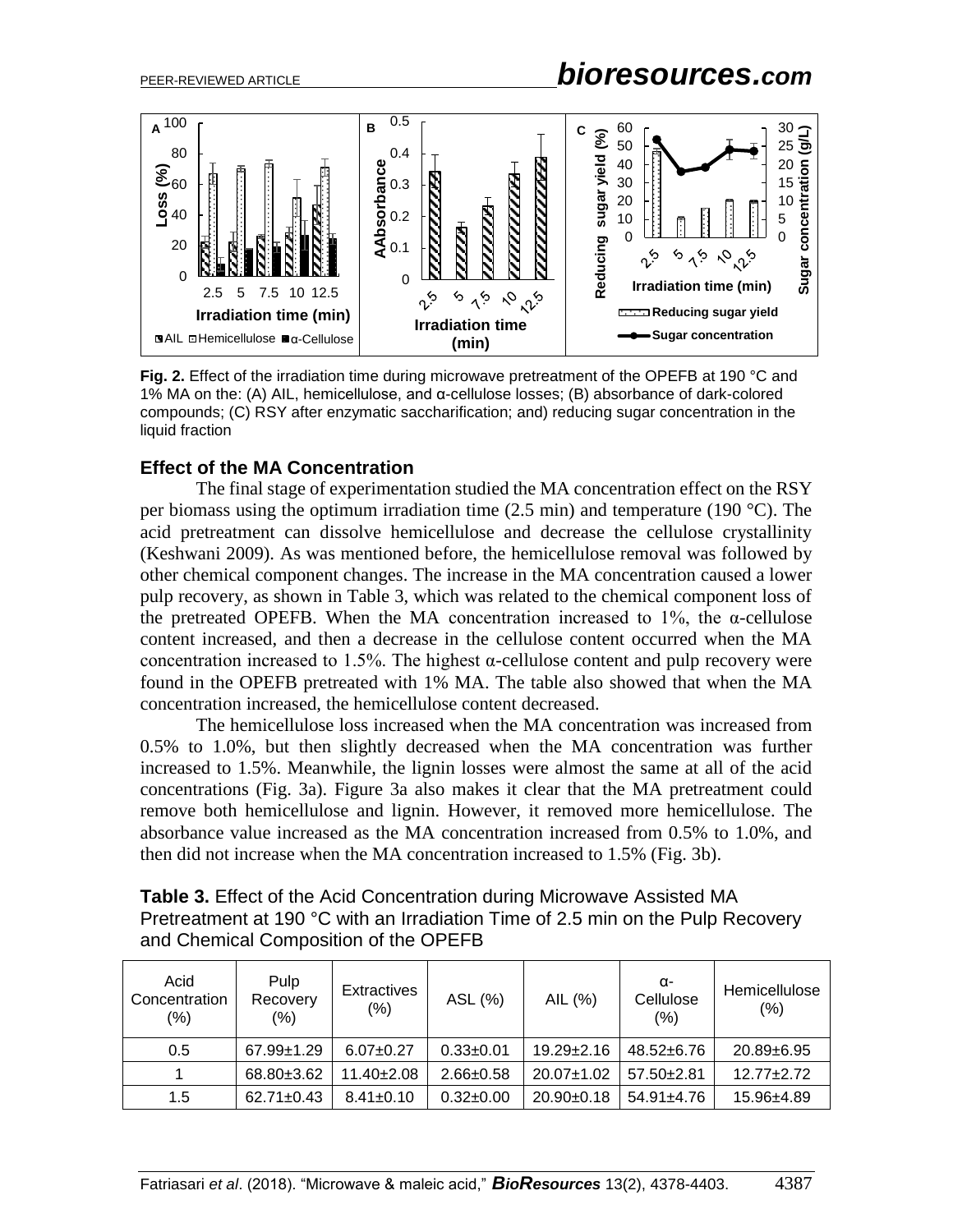

**Fig. 3.** Effect of the acid concentration during microwave assisted MA pretreatment of the OPEFB at 190 °C with an irradiation time of 2.5 min on the: (A) AIL, hemicellulose, and α-cellulose losses; (B) absorbance of dark-colored compounds; (C) RSY after enzymatic saccharification and reducing sugar concentration in the liquid fraction, and (D) pH of the liquid fraction after pretreatment

The RSY per biomass increased when the MA concentration increased to 1%, and then slightly decreased when the MA concentration was increased to 1.5% (Fig. 3c). This was related to the cellulose content presented in Table 3 and hemicellulose removal in Fig. 3a. A slightly different trend was observed for the reducing sugar concentrations in the liquid fractions, where the sugar concentration obtained from the pretreatment increased up to 1% MA, but then it was stayed the same when the MA concentration was increased to 1.5% (Fig. 3c). Based on the reducing sugar obtained from the liquid fraction and enzymatic saccharification, it was concluded that the optimum pretreatment conditions were 190 °C, 2.5 min, and 1% MA. These pretreatment conditions were in agreement with a similar study with a ramping time of 3 min (Jung *et al*. 2014). By using 60 FPU of cellulase and 30 CBU of β-glucosidase per g of glucan during enzymatic hydrolysis, an enzymatic digestibility as high as 60.9% was obtained by Jung *et al*. (2014). The utilization of a lower enzyme loading (40 FPU/g of substrate) in this study most likely caused the lower RSY (47.21%) compared with the results of Jung *et al*. (2014).

The changes in the pH of the biomass suspensions before and after pretreatment (Fig. 3d) supported the conclusion that there was a more intensive degradation of carbohydrates at higher acid concentrations. At low acid concentrations, the pH of the liquid fraction was much higher than that of the initial pH, while at higher acid concentrations the difference in the pH before and after pretreatment was very small. At low acid concentrations, some hydrogen ions from the acid were used for hydrolysis of the biomass, which increased the pH of the suspension. At higher acid concentrations, the same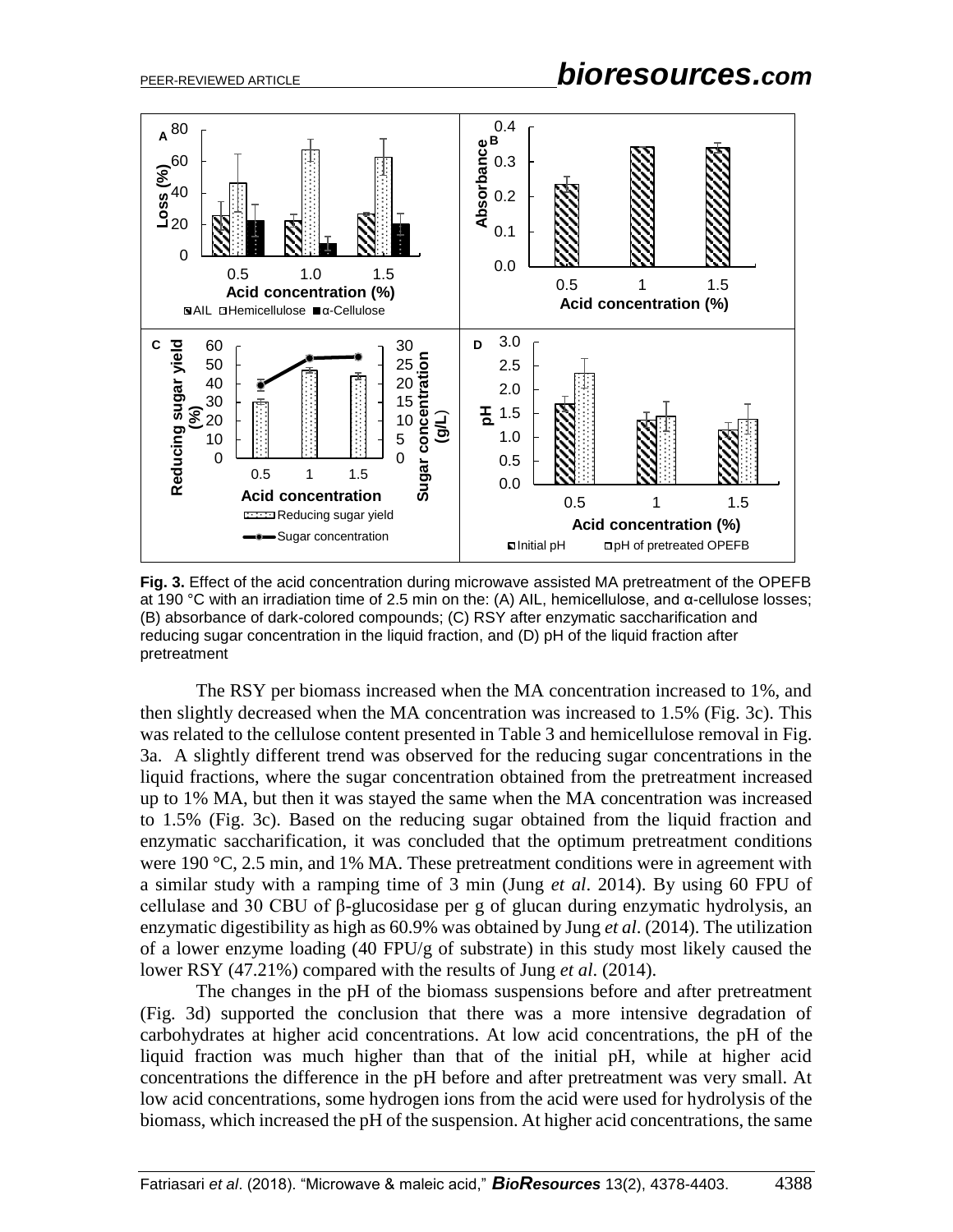thing occurred, but there were also some hydrogen ions from the degradation products of the carbohydrates, such as acetic acid and formic acid (Harmsen *et al*. 2010). Therefore, the pH after the pretreatment was almost the same as it was before the pretreatment.

## **Evaluation of the CSF during Pretreatment**

The severity factor (SF) combines the effects of the reaction temperature and time to compare them with the autohydrolysis processing of the materials (Lee *et al*. 2010). It is also an approach that evaluates the combination of effects on certain parameters. This comparison usually gives better results and has a better correlation of the changes to the composition of the pretreated biomass. With the SF, the different conditions of the pretreatment could be compared more easily (Goh *et al*. 2012). When the effect of the pH of the acid was included, then the term CSF was used.



**Fig. 4.** Effect of the CSF on the (a) RSY per biomass, (b) reducing sugar concentration of the liquid fraction, and (c) absorbance of dark-colored compounds

The effects of the CSF at various pretreatment conditions on the RSY, sugar concentration, and dark-colored compounds in the liquid fraction are presented in Fig. 4. The RSY after enzymatic saccharification, reducing sugar concentration in the liquid fractions, and absorbance at 490 nm tended to increase with an increase in the CSF up to a certain point, and then decreased. This indicated that the more severe the conditions were, the more polysaccharides, especially hemicellulose, that were hydrolyzed and became soluble. This caused an increase in the reducing sugar in the soluble fractions (Fig. 4b). The increase in severity caused further degradation of the sugars into lower molecular weight compounds, such as furfural and 5-HMF (Fengel and Wegener 1989), and thus caused a decreased sugar concentration in the soluble fraction. Meanwhile, when the hemicellulose removal from the solid biomass increased, the susceptibility of the biomass to cellulase also increased. As such, the RSY after enzymatic saccharification also increased with an increase in the CSF up to a certain point (Fig. 4a). The decrease in the RSY after this point was also probably because of the degradation of some polysaccharides in the solid biomass into lower molecular weight compounds. The effect of the CSF on the absorbance of dark-colored compounds was similar to the effects on the RSY and sugar concentration in the liquid fraction. The CSF range that could produce more reducing sugar (RSY 37% to 47%; sugar concentration in the liquid fraction 23 mg/mL to 27 mg/mL) was 1.5 to 2.0. In the authors' previous study, the pretreatment of OPEFB using MA and OA in a liquid hot water (LHW) reactor did not clearly show the effect of the severity on the RSY when MA was used, but a similar trend was seen when OA was used. The range of the CSF that could produce a higher RSY (50% to 60%) was 1.6 to 1.8 (Sari *et al*. 2016).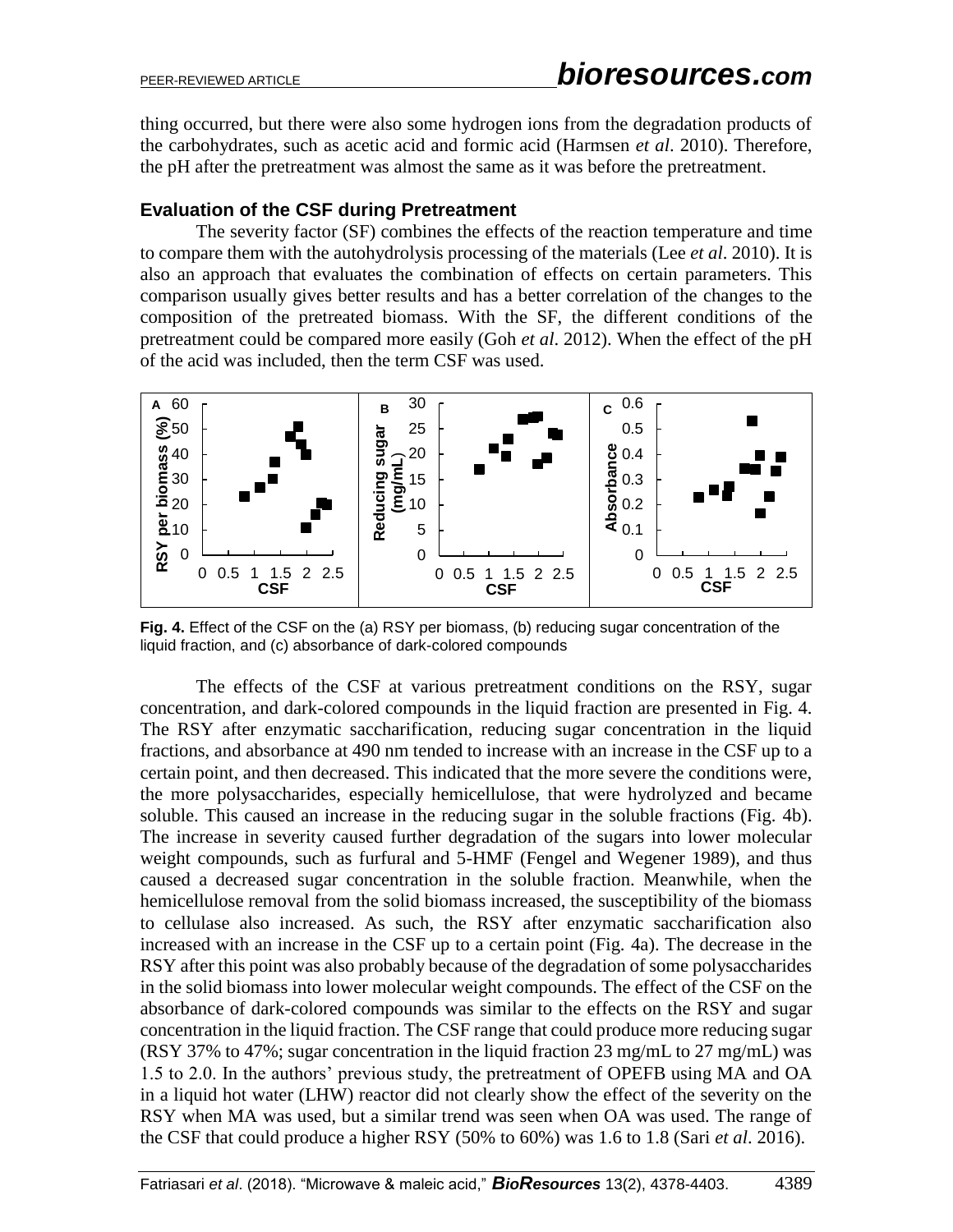## **Effect of the MA and Sulfuric Acid Pretreatments on the Chemical Components, Sugar Yield, and Functional Groups of the OPEFB**

A comparison of the microwave pretreatments with SA and MA was presented in Table 4. The use of SA caused a lower pulp recovery (56.8%) than for MA (68.8%). This was supported by the higher loss of chemical components from the SA-pretreated OPEFB. The cellulose, hemicellulose, and AIL losses caused by the microwave assisted SA pretreatment were as high as 24.1%, 73.1%, and 39.4%, while the microwave assisted MA pretreatment caused losses of 8.04%, 67.1%, and 22.4%, respectively. These results showed that MA prevented the degradation of cellulose in the biomass better than SA.

| Acid<br>Pretreatment<br>at a<br>Concentration<br>of 1%, 190 °C,<br>and 2.5 min | Pulp<br>Recovery | <b>Chemical Component</b><br>Content (%) |                   |                |                     | <b>Chemical Component</b><br>Loss $(\%)$ |                | <b>RSY</b> after<br>Enzymatic<br>Saccharification<br>(%) |                     |
|--------------------------------------------------------------------------------|------------------|------------------------------------------|-------------------|----------------|---------------------|------------------------------------------|----------------|----------------------------------------------------------|---------------------|
|                                                                                | $(\% )$          | α-<br>Cellulo<br>se                      | Hemicell<br>ulose | AIL            | α-<br>Cellulo<br>se | Hemi<br>cellul<br>ose                    | AIL            | 48 h                                                     | 72 h                |
| МA                                                                             | $68.80+$<br>3.62 | $57.50+$<br>2.81                         | $12.77+$<br>2.72  | 20.07<br>±1.02 | $8.04 \pm$<br>1.93  | 67.12<br>±7.00                           | 22.44          | $17.69 \pm$<br>0.56                                      | $47.21 \pm$         |
| <b>SA</b>                                                                      | $56.85+$         | $57.43 \pm$                              | $12.63+$          | 18.97          | $24.10+$            | 73.12                                    | ±3.93<br>39.42 | $51.03+$                                                 | 1.48<br>$37.29 \pm$ |
|                                                                                | 0.94             | 0.30                                     | 0.75              | ±1.43          | 0.40                | ±1.60                                    | ±4.57          | 2.40                                                     | 0.60                |

**Table 4.** Comparison of the Results of the Pretreatments Using MA and SA

The results of the enzymatic saccharification of the OPEFB pretreated by the two acids showed interesting phenomena. The RSY of the OPEFB pretreated by MA increased when the duration of hydrolysis was longer, while the opposite trend occurred for the OPEFB pretreated by SA. This indicated that the MA pretreatment required longer durations of hydrolysis to reach higher RSYs compared with the SA pretreatment. This could have been related to the chemical component loss, especially the AIL loss, which was much higher in the OPEFB pretreated by SA. Less lignin in the biomass makes it more susceptible to cellulase enzymes, which enhances the degradation of cellulose and production of reducing sugar. Despite this, the formation of reducing sugar was faster in the OPEFB pretreated by SA, the possibility of the formation of some inhibitors by this pretreatment should also be considered. The high inhibition of secondary degradation products, mainly furfural that resulted from the SA pretreatment was previously reported by Kootstra *et al*. (2009).

The FTIR spectroscopy analysis was used to identify the functional groups in the OPEFB pretreated with SA and MA. Based on the FTIR analysis presented in Fig. 6, the MA pretreatment caused the loss of certain functional groups at 2854 cm<sup>-1</sup>, which was identified as the asymmetric stretching vibration of CH<sub>2</sub> in cellulose (Koutsianitis *et al.*) 2015).

Even though the main effect of acid pretreatment is hemicellulose removal, the results of this study showed that structural changes also occurred in the cellulose after the MA pretreatment. The more severe pretreatment conditions with MA than with SA, showed by a higher CSF, might have affected this finding. In the parallel study on OApretreated OPEFB done by the authors, this band also disappeared after pretreatment (Solihat *et al*. 2017).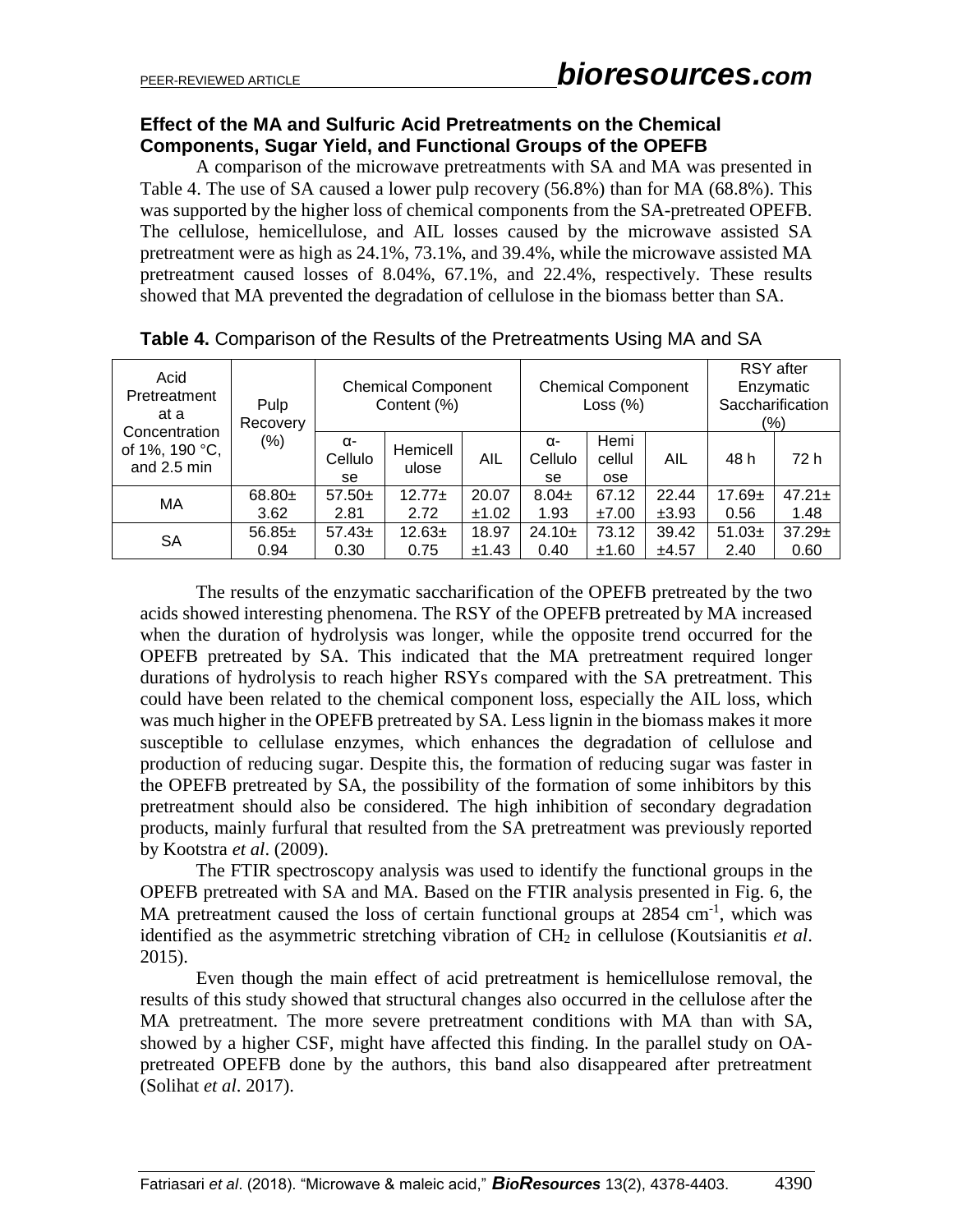

**Fig. 5.** FTIR spectra of the OPEFB pretreated by SA and MA from 4000 to 600 cm−1; Green line: untreated OPEFB; Red line: OPEFB pretreated with 1% MA at 190 °C for 2.5 min; Blue line: OPEFB pretreated with 1% SA at 190 °C for 2.5 min; Circles indicate the finger print regions

Generally, the spectra of the SA- and MA-pretreated OPEFB had similar patterns. They showed increases in the peak intensities at each band compared with that of the untreated OPEFB. This might have been because of the removal of recalcitrant compounds covering the cellulose.

Compared with the untreated OPEFB, there was a slight increase in the bands at 3300 cm<sup>-1</sup> (O-H valence vibration of cellulose) and 2921 cm<sup>-1</sup> (symmetric vibration of CH<sub>2</sub> groups in cellulose) for both pretreated OPEFB. These findings correlated with the cellulose content in the pretreated OPEFB (Table 1), which was higher than in the untreated OPEFB. The band at 2854 cm<sup>-1</sup> assigned to the asymmetric C-H<sub>2</sub> valence vibration was not detected in the pretreated OPEFB.

Some bands in the finger print region of  $1750 \text{ cm}^{-1}$  to  $1500 \text{ cm}^{-1}$  changed in intensity. The finger print regions are marked on Fig. 5 with circles. The bands that were identified are summarized in Table 5. Even though there was a high hemicellulose loss, the band at 1735  $cm<sup>-1</sup>$  associated with the unconjugated C=O in xylan was still detected in all of the samples. The vibration of this band is attributed to carbonyl  $(C=O)$  stretching of carboxyl groups in hemicelluloses, lignin, and extractives, as well as esters in lignin and extractives (Bouafif *et al*. 2008; Faix 1991).

The lignin structure was identified as the bands around  $1600 \text{ cm}^{-1}$  (C=O stretching), 1513 cm<sup>-1</sup> (aromatic skeletal vibration), 1460 cm<sup>-1</sup> (C-H deformation) (Fengel and Wegener 1989),  $1255 \text{ cm}^{-1}$  (guaiacyl ring), and  $1339 \text{ cm}^{-1}$  (C-O vibration in syringyl derivatives) (Pandey and Pitman 2003). The aforementioned peaks in the pretreated OPEFB had higher intensities than those in the untreated OPEFB. This was related to the chemical bond disruption effect of the MA and SA pretreatment, especially on the hemicellulose and lignin. The lignin could be distinguished and still remained in the pulp. The lignin was also found in bamboo that underwent a microwave pretreatment (Fatriasari *et al*. 2016) and yellow poplar pretreated with OA (Kundu and Lee 2015), which had a lower intensity after pretreatment.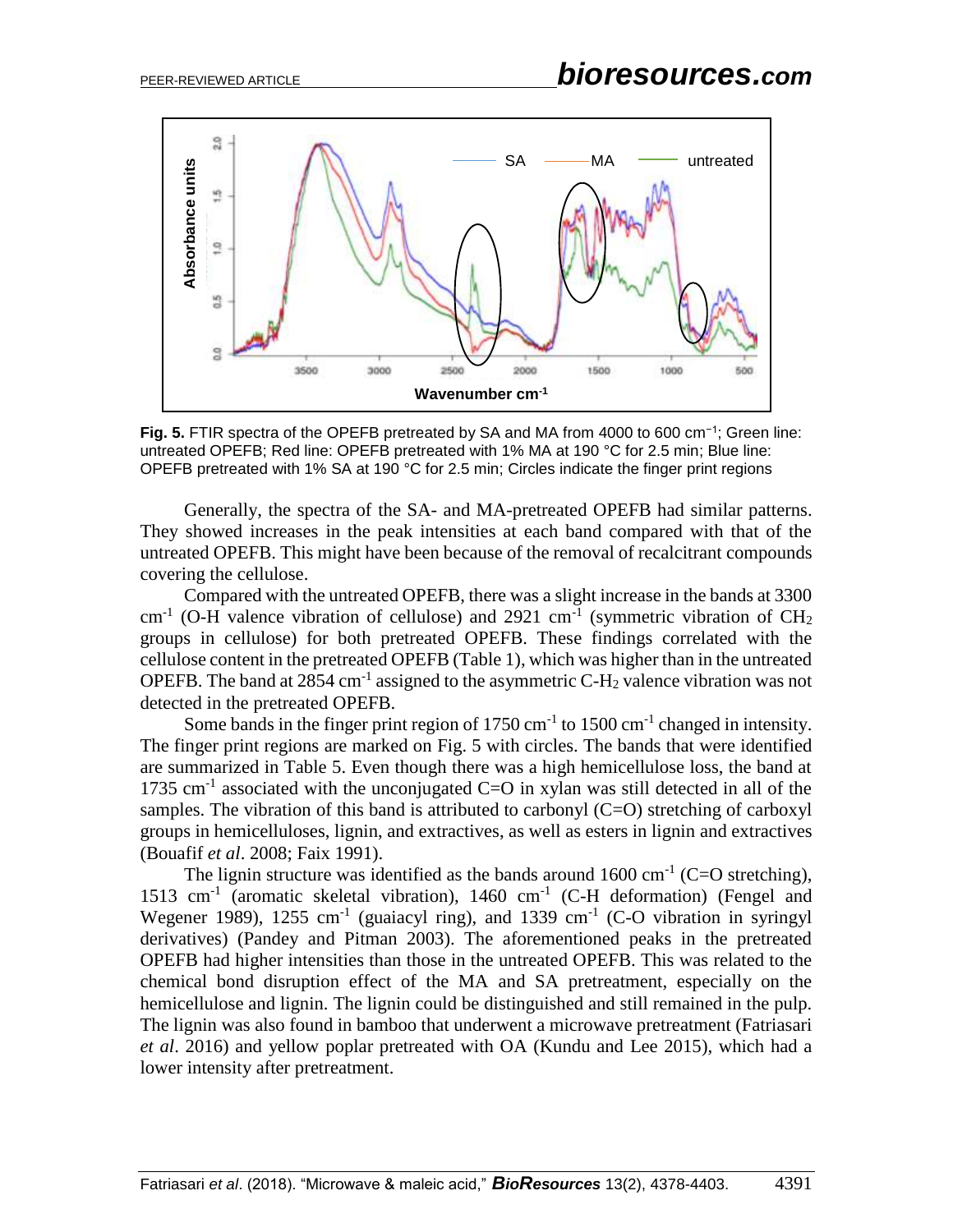|                | Untreated<br><b>OPEFB</b> | <b>OPEFB</b><br>Pretreated<br>with SA | <b>OPEFB</b><br>Pretreated<br>with MA | Assignments                                                                                                                        |
|----------------|---------------------------|---------------------------------------|---------------------------------------|------------------------------------------------------------------------------------------------------------------------------------|
|                |                           | Maximum Band Position (cm-1)          |                                       |                                                                                                                                    |
| $\mathbf{1}$   | 3429                      | 3398                                  | 3421                                  | Hydrogen bond (O-H) stretching absorption;<br>O(3)HO(3) intermolecular in cellulose (Pandey<br>and Pitman 2003; Isroi et al. 2012) |
| $\overline{2}$ | 2854                      |                                       |                                       | Asymetric C-H <sub>2</sub> valence vibration in cellulose<br>(Koutsianitis et al. 2015)                                            |
| 3              | 1738                      | 1701                                  | 1735                                  | Unconjugated C=O in xylan (Pandey and Pitman<br>2003)                                                                              |
| 4              | 1561                      | 1611                                  | 1610                                  | C=O stretching; $S > G$ ; G condensed; G etherified<br>in lignin (Faix 1991)                                                       |
| 5              | 1513                      | 1513                                  | 1512                                  | Aromatic skeletal vibration; G > S Aromatic<br>skeletal vibrations plus (Pandey and Pitman 2003;<br>Faix 1991)                     |
| 6              | 1458                      | 1459                                  | 1458                                  | C-H deformation in lignin and cellulose (Pandey<br>and Pitman 2003)                                                                |
| 7              | 1339                      | 1318                                  | 1337                                  | C-H vibration in cellulose (Pandey and Pitman<br>2003)                                                                             |
|                |                           |                                       |                                       | C-O vibration in syringyl derivates in lignin<br>(Pandey and Pitman 2003)                                                          |
| 8              | 896                       | 851                                   | 898                                   | C-O-C stretching at β-glicosidic linkage or C-H<br>deformation in cellulose (Nelson and O'Connor<br>1964)                          |
| 9              |                           | 769                                   | 769                                   | C-H <sub>2</sub> vibration in cellulose la in cellulose (Isroi et<br>al. 2012)                                                     |

| Table 5. Assignments of the IR Bands of the Untreated and Pretreated OPEFB |  |  |  |  |  |
|----------------------------------------------------------------------------|--|--|--|--|--|
|----------------------------------------------------------------------------|--|--|--|--|--|

The peak near 895 cm<sup>-1</sup>, which was assigned to  $\beta$ -glycosidic linkages, was clearly detected in all of the samples (Koutsianitis *et al*. 2015). The intensity of this band in the OPEFB pretreated with MA was higher than in the OPEFB pretreated with SA, which was in agreement with the slightly higher cellulose content in the MA-pretreated OPEFB. This finding was supported by previous studies on sugarcane bagasse pretreated with microwave heating and SA and OPEFB pretreated with fungal-phosphoric acid (Chen *et al*. 2011; Isroi *et al.* 2012). The C-H<sub>2</sub> vibration in cellulose I $\alpha$  (band in 769 cm<sup>-1</sup>) was seen more clearly in the pretreated OPEFB than in the untreated OPEFB, and had almost identical intensities in the MA- and SA-pretreated samples. This was because of the removal of the hemicellulose and lignin that covered the cellulose in the pretreated OPEFB.

## **Bioethanol Production** *via* **SSF**

The washed insoluble solid (pulp) of the pretreated OPEFB obtained from the optimum pretreatment conditions (1 % MA at 190 °C for 2.5 min) was used for the SSF. These optimum pretreatment conditions were chosen based on the RSY after enzymatic hydrolysis of pretreated OPEFB. The pulp pretreated by microwave assisted SA also underwent SSF for comparison purposes. Figure 6a shows the reducing sugar and ethanol concentrations that were obtained during 72 h of SSF. Both of these pretreatments showed similar trends in the reducing sugar and ethanol concentrations after SSF. After 24 h of SSF, the reducing sugar concentrations produced from the MA- and SA-pretreated OPEFB were  $4.57\pm0.76$  g/L and  $2.89\pm2.08$  g/L, respectively, and then the reducing sugar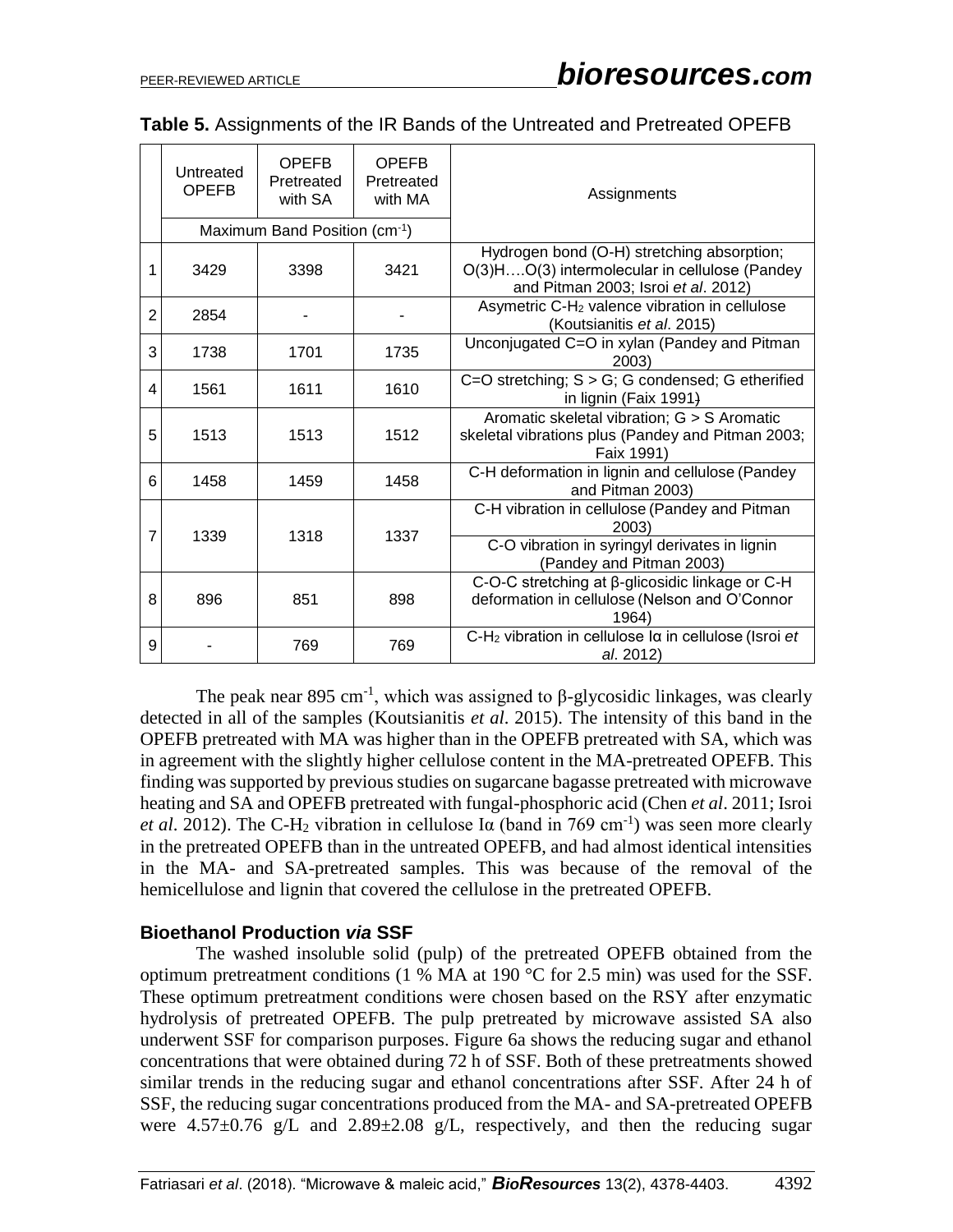concentration produced decreased to 2.72 $\pm$ 0.03 g/L and 0.34 $\pm$ 0.19 g/L after 48 h of SSF, respectively. The higher reducing sugar concentration achieved in the first few hours of SSF was due to the action of the cellulase (Akhtar *et al*. 2017). The concentration then decreased because of the consumption of sugar by the yeast. Interestingly, an increase in the reducing sugar in the late phase of fermentation occurred in SA treatments. In the late phase of fermentation, the reducing sugar concentration of SA-pretreated OPEFB increased to  $3.32\pm1.8$  g/L. This was probably caused by the lower yeast activity during the late phase of fermentation. The sugar release rate from the enzymatic hydrolysis was faster than the sugar consumption rate by the yeast (Zhu *et al*. 2015). The continuation of cellulase activity whereas yeast fermentation has finished was also an indication of remaining reducing sugar in the late phase of fermentation (Ballesteros *et. al.* 2004).



**Fig. 6.** Reducing sugars ( **- - - -** ) and ethanol concentrations () (A) and ethanol yield ( **- - - -** ) and percentage of theoretical ( ) (B) during simultaneous saccharification of microwave-assisted acid pretreated OPEFB (**○** = 1% maleic acid, × = 1% sulfuric acid, Δ = 1% maleic acid with prehydrolysis)

The SSF performed using 15.3 g of pretreated OPEFB (in 50 mL working volume) resulted in an ethanol concentration of 18.9 g/L and ethanol yield of 0.43 g/g cellulose after MA-pretreatment, which corresponded well with the theoretical value of 76.6%. This highest ethanol concentration was obtained after 48 h of SSF. Ethanol concentration then decreased until 16.5 g/L at 72 h of SSF. Similar trend with SSF result, the highest ethanol concentration was achieved after 48 h fermentation using OPEFB with 4 h pre-hydrolysis step. Moreover, there was no remarkable difference in the ethanol production when comparing the microwave pretreatments using MA and SA. From Fig. 6 it was observed that the microwave assisted MA pretreatment produced higher ethanol yield and concentration than microwave assisted SA pretreatment. The highest ethanol concentration of 14.6 g/L and yield of 0.34 g ethanol/g cellulose after pretreatment, or equivalent to 59.4% of theoretical was achieved after 48 h SSF using microvave- SA pretreated OPEFB. Based on these results, it was suggested that MA can be used as an alternative to SA during pretreatment.

The pretreatment process is crucial for achieving effective hydrolysis of substrates into sugars, which can be used directly or fermented by microorganisms in the SSF medium (Triwahyuni *et al*. 2015). Compared with the untreated OPEFB, which had an ethanol yield of 0.37% (data not shown), the microwave assisted acid pretreatment enhanced the ethanol yield by 76.6% of theoretical. This indicated that pretreated lignocellulosic materials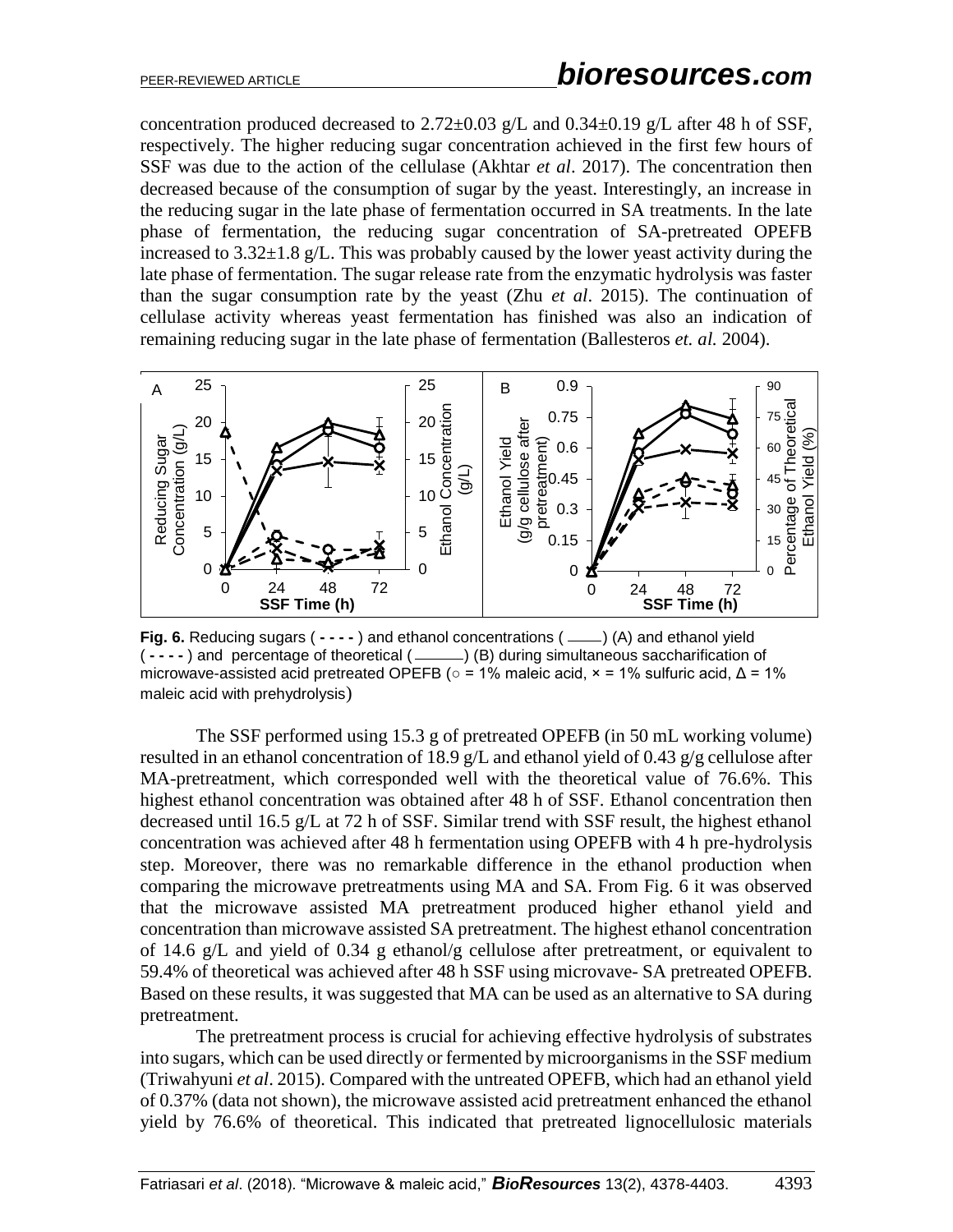resulted in higher ethanol yield than did untreated materials. The removal of hemicellulose and lignin from the pretreated OPEFB was one of the factors responsible for the increase in the material digestibility.

## **Effect of Pre-Hydrolysis on the Production of Reducing Sugar and Ethanol**

One of the purposes of the pre-hydrolysis step before SSF is to hydrolyze the solid material faster, and thus a more homogenous and higher glucose concentration was available for ethanol fermentation. In this study, the pretreated OPEFB was pre-hydrolyzed at 50 °C and 120 rpm for 4 h prior to SSF. After that, *S. cerevisiae* was added into the SSF flask under sterile conditions. The pre-hydrolysis step was conducted with the same concentration of substrate in the SSF. After 4 h of pre-hydrolysis, the viscosity of the SSF hydrolysate was reduced (data not shown). This reduction was probably related to the action of the enzyme, which hydrolyzed the OPEFB during pre-hydrolysis.

Figure 6a shows the effects of microwave assisted MA and SA pretreatment of the OPEFB on the reducing sugar and ethanol concentrations. A reducing sugar concentration of 18.7 g/L was quickly obtained after 4 h of hydrolysis. After the addition of yeast, the sugar decreased because of the consumption of sugars by the yeast, which resulted in a 12.2 g/L ethanol concentration after 24 h of SSF. Although high concentration of reducing sugar was formed during pre-hydrolysis, thus readily available in the pre-hydrolized SSF broth, it did not give significant effect on the ethanol concentration in that particular sample after the fermentation. Additionally, both the SSF and pre-hydrolysis followed by SSF (PSSF) produced similar amounts of ethanol at the end of the processes. When applying PSSF, the highest ethanol concentration was 19.9 g/L and ethanol yield was 0.46 g/g cellulose, which was equivalent to 80.8% of theoretical yield. Meanwhile, the highest concentration of ethanol from the SSF was 18.9 g/L with ethanol yield of 0.43 g/g cellulose, which corresponded with 76.6% of theoretical yield (Fig. 6b). This indicated that applying PSSF only slightly increased the ethanol yield obtained from SSF. Nevertheless, ethanol productivity obtained from the PSSF was much higher than that from SSF during 24 and 48 hours, and only slightly higher during 72 hours of fermentation (Table 6).

| Saccharification and Fermentation | Duration of Saccharification and Fermentation (h) |                 |                 |  |  |
|-----------------------------------|---------------------------------------------------|-----------------|-----------------|--|--|
| methods                           | 24.                                               | 48              |                 |  |  |
| SSE                               | $0.59 + 0.01$                                     | $0.39 \pm 0.00$ | $0.23 \pm 0.04$ |  |  |
| SSF with pre-hydrolysis (PSSF)    | $0.69 + 0.00$                                     | $0.42 \pm 0.00$ | $0.25 \pm 0.03$ |  |  |

**Table 6.** Ethanol Productivity (g/L/h) during Simultaneous Saccharification and Fermentation of Microwave-Assisted Maleic Acid Pretreatment of OPEFB

In this study, samples of 15.3 g of pretreated OPEFB in total of 50 mL working volume was used to achieve a good mixing during SSF. The method by Dowe and McMillan (2008) also recommends the use of a lower cellulose content (3% to 6%, w/w) to avoid a high viscosity. This condition probably affected the increase of the ethanol yield in the PSSF. Meanwhile, Hoyer *et al*. (2013) reported that pre-hydrolysis did not have a major effect when a high ethanol yield and concentration were already achieved without a separate pre-hydrolysis step. As long as the enzymes were capable of hydrolyzing the substrate during SSF efficiently, a pre-hydrolysis step was not necessary (Paschos *et al*. 2015). However, study by Anita *et al.* (2017) reported that pre-hydrolyis step increased ethanol concentration and shortened fermentation time of pretreted OPEFB. SSF with 3 h pre-hydrolysis (PSSF) produced higher ethanol concentration (18.52±0.06 g/L with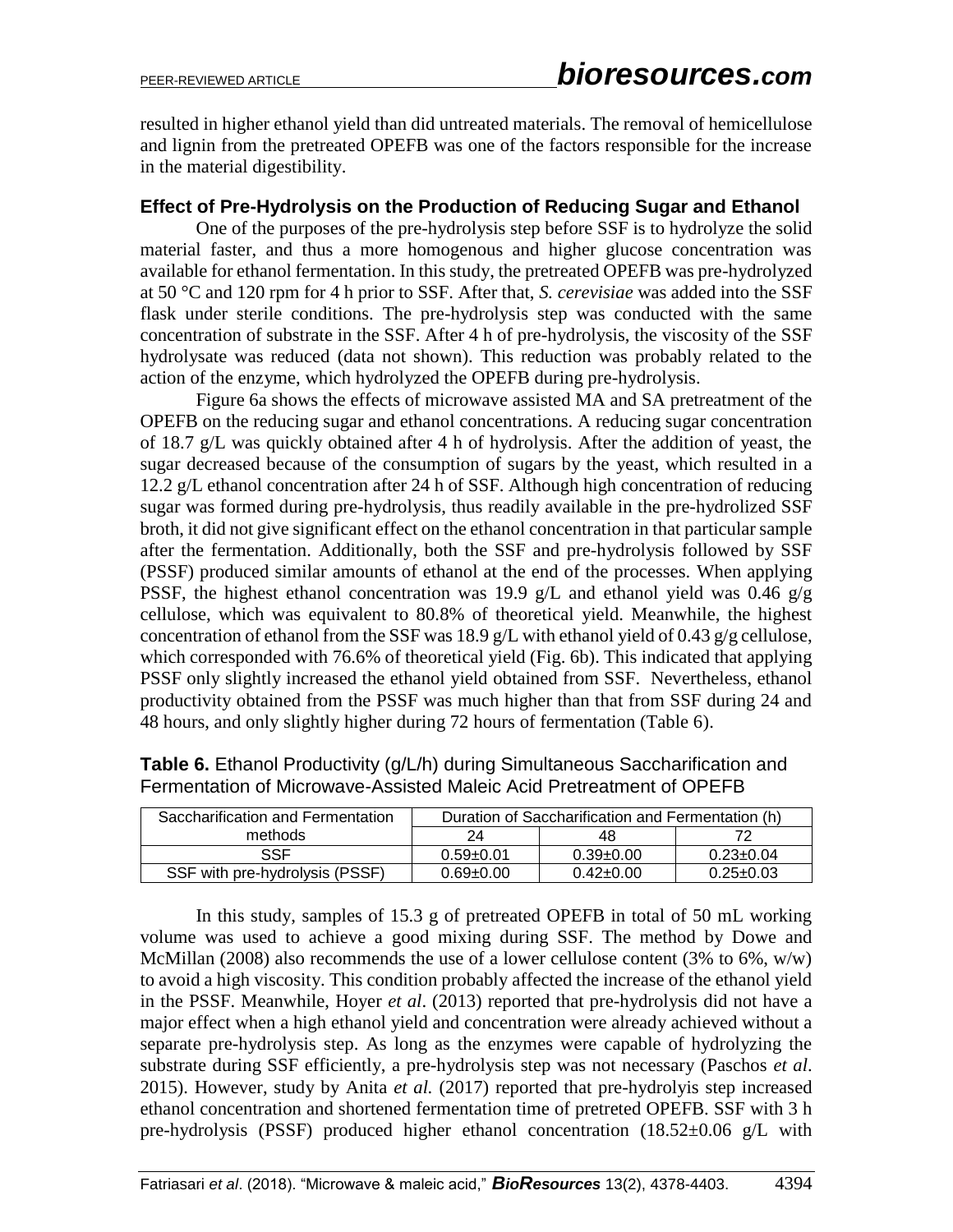60.90±0.19% yield during 48 h) than SSF without pre-hydrolysis which produced almost similar titer of ethanol during 72 h of fermentation. Another study also reported the different effects of a pre-hydrolysis step on different lignocellulosic materials. For example, the utilization of PSSF for 12 h at 40 °C resulted in an ethanol yield of 79.5% from a 15% solid loading of alkaline pretreated-cashew apple bagasse, which was lower than the ethanol yield achieved from SSF (92.7%) (de Barros *et al*. 2017). Meanwhile, a pre-hydrolysis step for 4 h and 22 h at 48 °C prior to SSF at 32 °C and using 13.7% (25% of total solid) of the whole slurry of steam-pretreated spruce remarkably increased the overall ethanol yield to 66.0% and 72.0%, respectively (Hoyer *et al*. 2013).

The comparison of ethanol production from OPEFB in this study with the results of some previous studies of OPEFB pretreatment, saccharification, and fermentation was presented in Table 7. In term of theoretical yield, the results of this study were comparable with the results of alkali pretreatment (Christia *et al*. 2016; Sudiyani *et al*. 2013) and acid impregnation steam explosion pretreatment (Siramon *et al*. 2017). The present results were lower than that of phosphoric acid pretreatment (Ishola *et al*. 2014) and combined sulfuric and sodium hydroxide petreatment (Bukhari *et al*. 2014), but higher than those of Jung *et al*. (2013, 2014) with similar pretreatment of OPEFB, using combined of microwave heating and acids. Jung *et al*. (2013, 2014) also showed that the ethanol yield increased when the whole slurry of pretreated OPEFB was used, instead of just the washed insoluble solid of pretreated OPEFB.

| Pretreatment                                    | Saccharification and Fermentation               | References        |
|-------------------------------------------------|-------------------------------------------------|-------------------|
| Sodium hydroxide                                | Fermentation by M. indicus resulted in 68.4% of | Christia et al.   |
| pretreatment (8% NaOH                           | the theoretical ethanol yield                   | 2016              |
| at 100 °C for 10 to 90                          |                                                 |                   |
| min)                                            |                                                 |                   |
| Microwave assisted                              | Ethanol concentration, ethanol productivity and | Fatriasari et al. |
| glycerol-sulfuric acid                          | ethanol yield after SSF for 72 h were 1.26 g/L, | 2017              |
| pretreatment                                    | 0.02 g/L/h, 0.64 g/g                            |                   |
| Acid impregnation-steam                         | Ethanol yield from Separated Hydrolysis and     | Siramon et al.    |
| explosion pretreatment                          | Fermentation (SHF) and Simultaneous             | 2017              |
|                                                 | Saccharification and Fermentation (SSF) were    |                   |
|                                                 | 74.43% and 64.30%, respectively.                |                   |
| Combined chemical                               | The fermentation of pretreated OPEFB by         | Bukhari et al.    |
| pretreatment (1.0% (v/v)                        | Saccharomyces cerevisiae within 24h resulted    | 2014              |
| dilute H <sub>2</sub> SO <sub>4</sub> at 125 °C | ethanol yield of $12.13 \pm 0.99$ g/L with      |                   |
| for 90 min followed by                          | theoretical yield of 89.1%.                     |                   |
| 1% (w/v) NaOH at 100 °C                         |                                                 |                   |
| for $60 \text{ min}$ )                          |                                                 |                   |
| Alkali pretreatment with                        | Ethanol concentration obtained after hydrolysis | Duangwang         |
| 15% w/v NaOH                                    | of OPEFB by 7% v/v $H_2SO_4$ at 119 °C for 110  | and               |
| for 40 min at 130 $^{\circ}$ C                  | min and continued with fermentation with        | Sangwichien       |
|                                                 | baker's yeast was 8.49 g/L.                     | 2015              |
| Alkali pretreatment (10%                        | Saccharification of pretreated OPEFB using      | Sudiyani et al.   |
| NaOH)                                           | modified cellulase enzyme followed by           | 2013              |
|                                                 | fermentation using local strain of              |                   |
|                                                 | Saccharomyces cerevisiae Mk for 36 h resulted   |                   |
|                                                 | in ethanol with concentration of 6.36% v/v, and |                   |
|                                                 | vield of 69%.                                   |                   |

## **Table 7.** Comparison of Ethanol Production of OPEFB using Various Pretreatments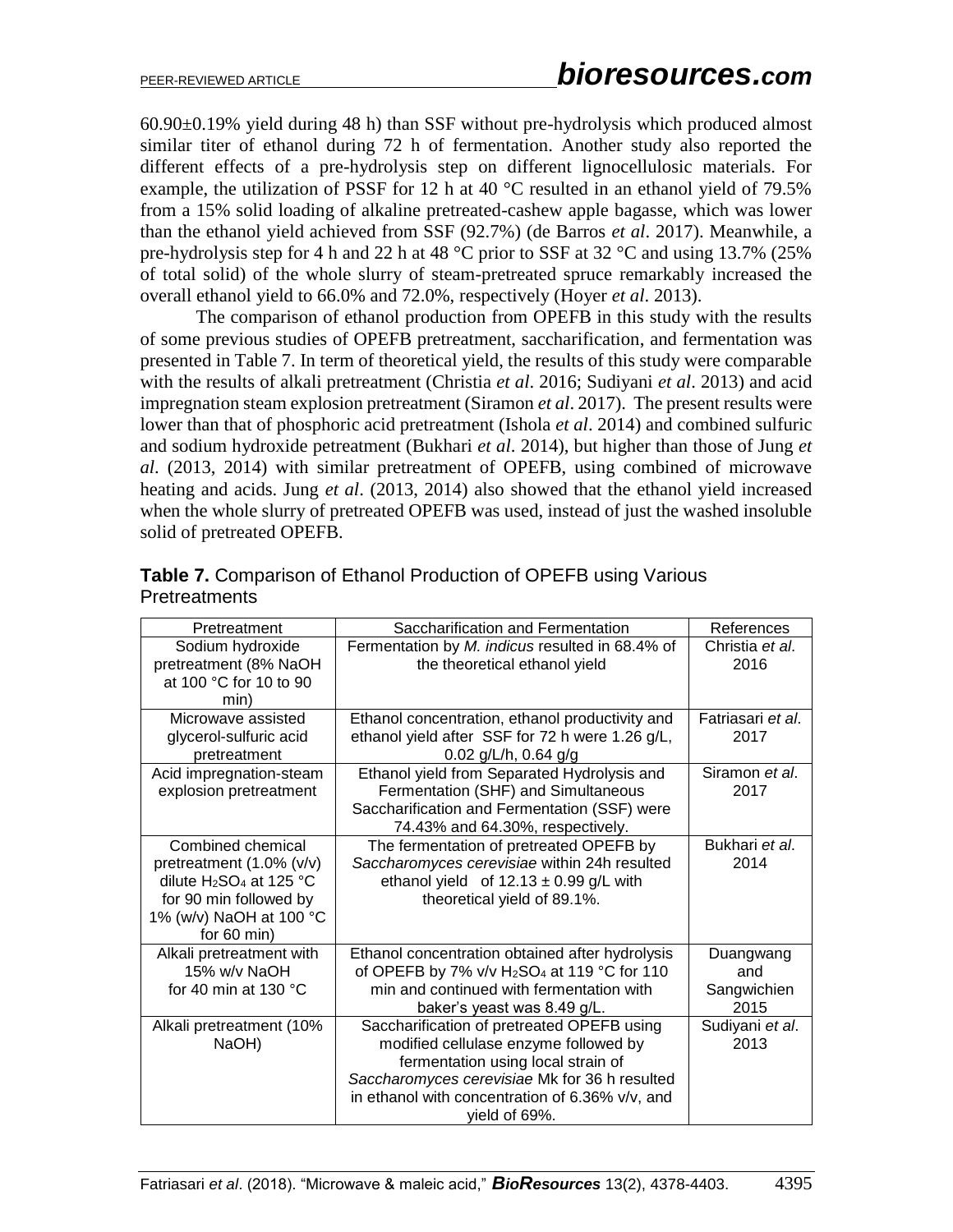| Microwave-assisted<br>maleic acid pretreatment<br>at 190 °C with 1 % (w/v)<br>maleic acid for a short<br>time (3 min ramping to<br>the set temperature with<br>no holding time) | SSF of the washed insoluble solid and whole<br>slurry of pretreated OPEFB for 48 h resulted in<br>39% and 61.3 % theoretical yield of ethanol<br>based on the initial amount of glucan in<br>untreated EFB, respectively.                                                                                                                                                                                                            | Jung et al.<br>2014    |
|---------------------------------------------------------------------------------------------------------------------------------------------------------------------------------|--------------------------------------------------------------------------------------------------------------------------------------------------------------------------------------------------------------------------------------------------------------------------------------------------------------------------------------------------------------------------------------------------------------------------------------|------------------------|
| Phosphoric acid, fungal,<br>and combination of<br>fungal and phosphoric<br>acid pretreatment                                                                                    | The highest theoretical ethanol yield after SSF<br>of OPEFB pretreated by phosphoric acid, fungal,<br>and combination of fungal and phosphoric acid<br>pretreatment were 89.4, 27.9, and 62.8%,<br>respectively.                                                                                                                                                                                                                     | Ishola et al.<br>2014  |
| Microwave-assisted<br>dilute sulfuric acid<br>pretreatment (1% (w/v)<br>with 3 min ramping to<br>190 °C                                                                         | SSF of the washed insoluble solid and whole<br>slurry of the pretreated OPEFB using<br>Saccharomyces cerevisiae for 72 h resulted in<br>47.2% and 52.5% of theoretical ethanol yield<br>based on total glucan in the untreated initial<br>OPEFB. Activated carbon treatment of<br>pretreated OPEFB slurry before SSF resulted in<br>87.5% ethanol yield based on the initial glucan<br>content in untreated OPEFB after 48 h of SSF. | Jung et al.<br>2013    |
| Aqueous ammonia<br>soaking pretreatment<br>(60 °C, 12 h, and 21%<br>(w/w) aqueous ammonia)                                                                                      | SSF of pretreated OPEFB for 168 h with 5%<br>(w/v) glucan loading and 60 FPU of cellulase<br>and 30 CBU of β-glucosidase per gram glucan<br>resulted in ethanol production of 18.6 g/L titer,<br>ethanol theoretical maximum yield of 65.6%,<br>ethanol productivity 0.11 g/L/h.                                                                                                                                                     | Jung et al.<br>2011    |
| One and two-stage<br>hydrolysis using dilute-<br>sulfuric acid (0.2, 0.8%)<br>at 170-230 °C with<br>holding time of 5 and 15<br>min.                                            | Fermentation of first stage hydrolyzate by Mucor<br>indicus resulted ethanol yields of 0.45%, while<br>fermentation of second stage hydrolyzate by<br>Saccharomyces cerevisiae resulted the<br>corresponding 0.46 g ethanol g-1 sugar<br>consumed.                                                                                                                                                                                   | Millati et al.<br>2011 |
| Microwave assisted<br>maleic acid pretreatment<br>(1% acid, 190 °C, 2.5<br>min)                                                                                                 | SSF of pretreated OPEFB for 48 h using S.<br>cereviceae produced the ethanol with<br>concentration of 18.91 g/L and yield of 0.43 g<br>ethanol/g cellulose or equivalent to 76.62% of<br>theoretical maximum yield. SSF of pretreated<br>OPEFB with 4 h pre-hydrolysis (PSSF) resulted<br>in ethanol concentration of 19.94 g/L and yield of<br>0.46 g ethanol/g cellulose or equivalent to<br>80.78±% of theoretical maximum yield. | This study             |

# **CONCLUSIONS**

- 1. Microwave assisted maleic acid (MA) pretreatment of oil palm empty fruit bunch (OPEFB) (*Elaeis guineensis* Jacq) successfully increased the reducing sugar yield (RSY) after enzymatic hydrolysis. The MA pretreatment removed hemicellulose and lignin, which facilitated the accessibility of cellulase enzyme to the cellulose. The temperature had more of an influence on improving the RSY compared with the irradiation time and MA concentration.
- 2. After an evaluation of the RSY with three pretreatment stages, the optimum pretreatment conditions that resulted in the highest RSY (47.2%) was a temperature of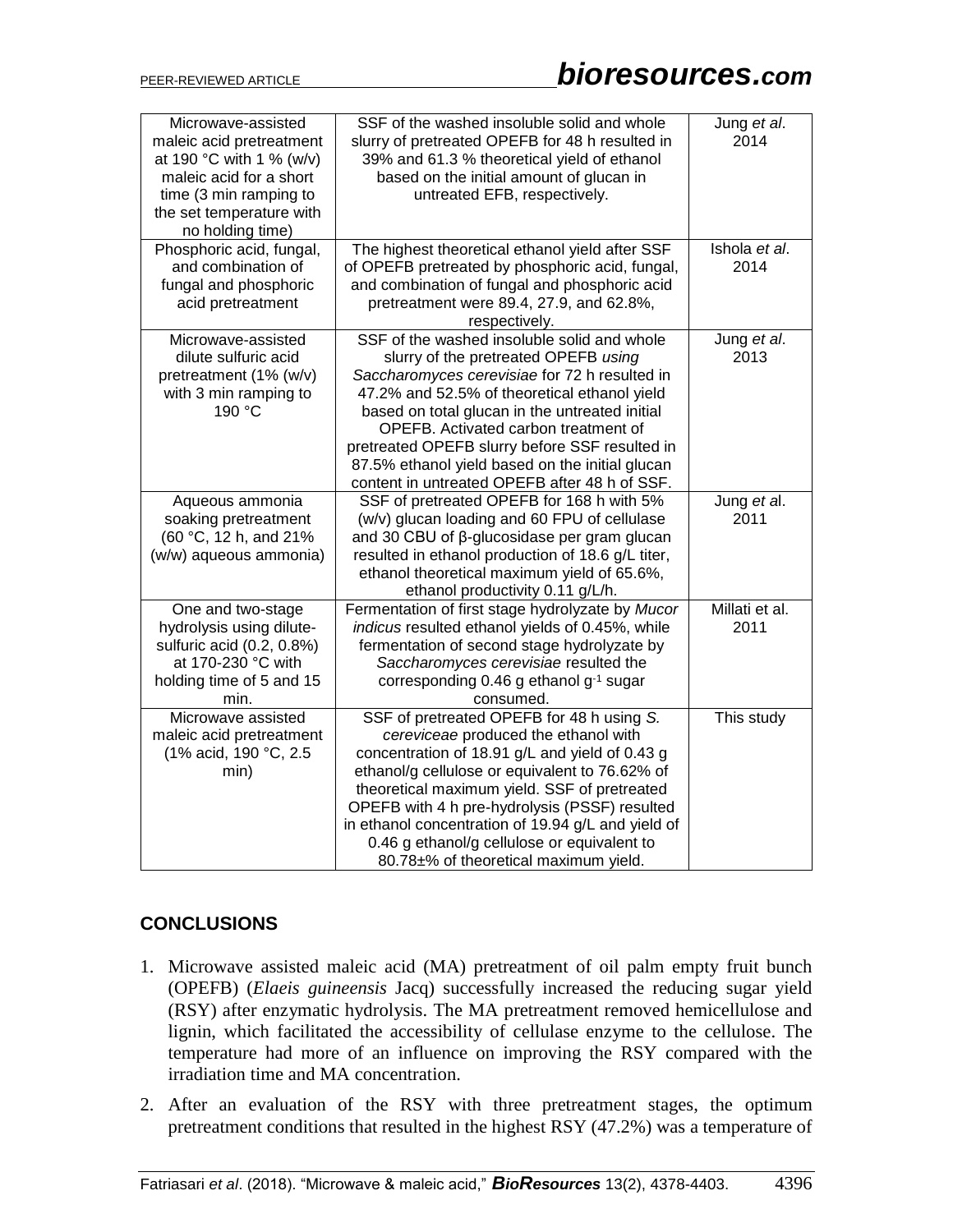190 °C with an irradiation time of 2.5 min and an MA concentration of 1%. To obtain an RSY per biomass of up to 30%, it is suggested to use a CSF in the range of 1.5 to 2.0. Pretreatment using sulfuric acid (SA) caused a higher removal of lignin than from pretreatment using MA, with comparable  $\alpha$ -cellulose and hemicellulose contents. More severe pretreatment conditions tended to hydrolyze more hemicellulose, as shown by the higher reducing sugar content in the liquid fraction of the more severely pretreated samples.

3. The highest ethanol concentration and yield (18.9 g/L and 0.43 g ethanol/g cellulose after pretreatment, or equivalent to 76.6% of theoretical maximum yield, respectively) were produced after 48 h of SSF of the OPEFB pretreated with MA. A pre-hydrolysis step prior to SSF only slightly increased the ethanol yield.

## **ACKNOWLEDGMENTS**

This work was supported by the JST (Japan Science and Technology Agency) – JICA (Japan International Collaboration Agency) – SATREPS (Science and Technology Research Partnership for Sustainable Development) project "Innovative Bio-production in Indonesia: Integrated Bio-refinery Strategy to Promote Biomass Utilization using Supermicrobes for Fuels and Chemicals Production and DIPA of Research Center for Biomaterials LIPI (Indonesian Institute of Sciences) in the FY of 2016".

# **REFERENCES CITED**

- Achinas, S., and Euverink, G. J. W. (2016). "Consolidated briefing of biochemical ethanol production from lignocellulosic biomass," *Electronic Journal of Biotechnology* 23, 44-53.
- Adney, B., and Baker, J. (2008). *Measurement of Cellulase Activities* (NREL/TP-510- 42628), National Renewable Energy Laboratory, Golden, CO.
- Akbar, S. A. (2007). "Pemanfaatan tandan kosong sawit fermentasi yang dikombinasikan dengan defaunasi dan protein by pass rumen terhadap performans ternak domba," *J. of the Ind. Trop. Animal Agric.* 32(2), 80-85.
- Akhtar, N., Goyal, D., and Goyal, A. (2017). "Characterization of microwave-alkali-acid pre-treated rice straw for optimization of ethanol production v*ia* Simultaneous Saccharification and Fermentation (SSF)," *Energ. Convers. Manage.* 141, 133-144. DOI: 10.1016/j.enconman.2016.06.081
- Anggraini, D., and Roliadi, H. (2011). "Pembuatan pulp dari tandan kosong kelapa sawit untuk karton pada skala usaha kecil," *Jurnal Penelitian Hasil Hutan* 29(3), 211-225. DOI: 10.20886/jphh.2011.29.3.211-225
- Anita, S. H., Risanto, L., Hermiati, E., and Fatriasari, W. (2012). "Pretreatment of oil palm empty fruit bunch (OPEFB) using microwave irradiation," in: *Proceedings of the 3rd International Symposium of Indonesian Wood Research Society (IWoRS)*, Jogjakarta, Indonesia, pp. 348-354.
- Anita, S. H., Akbar, R., Oktaviani, M., and Hermiati, E. (2017). "Pengaruh proses prehidrolisis dan suhu fermentasi terhadap produksi etanol menggunakan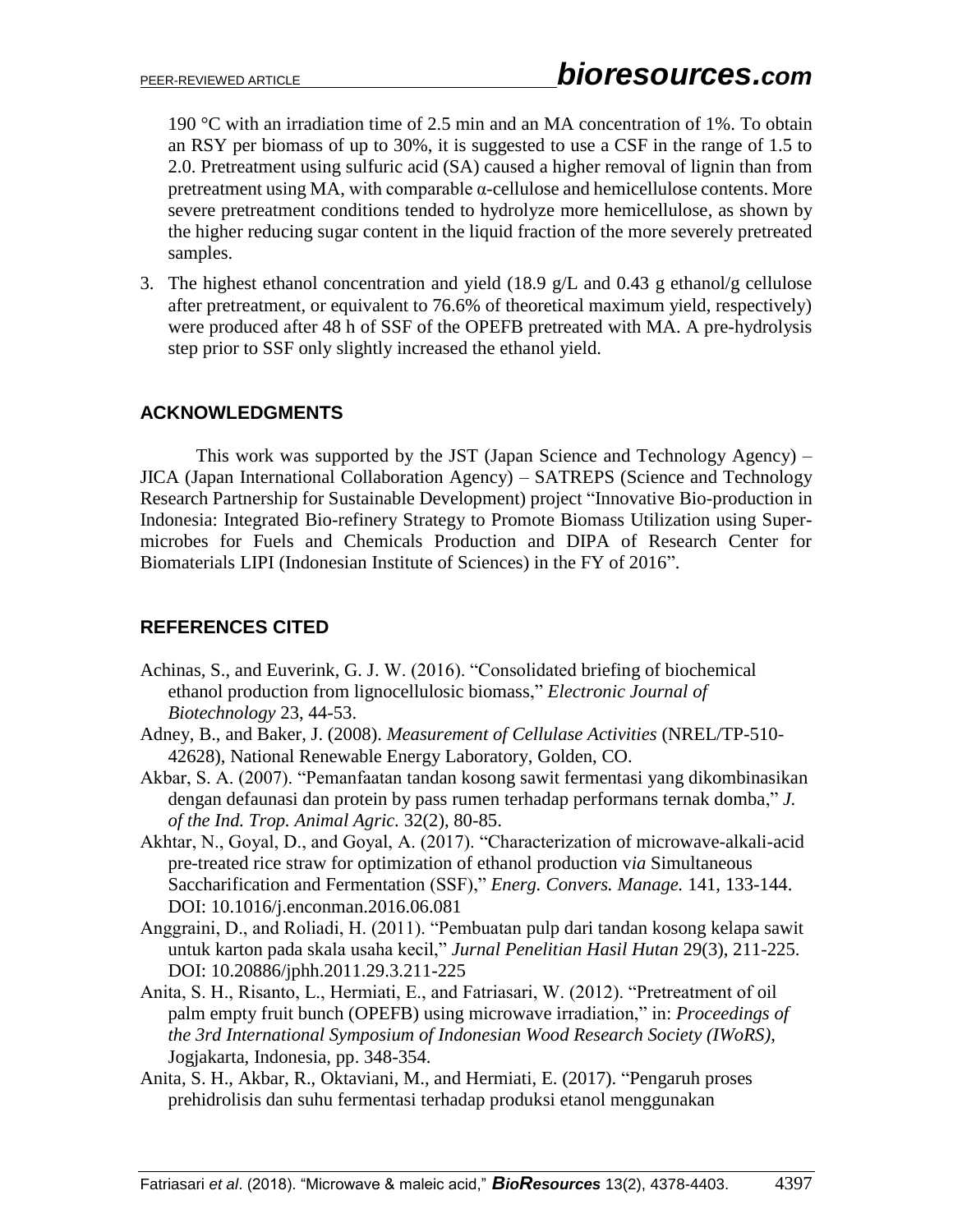*Kluyveromyces marxianus* InaCC Y119," in: *Prosiding Seminar Lignoselulosa*, Cibinong, Indonesia, pp. 29-35.

- Azuma, J., Higashino, J., Isaka, M., and Koshijima, T. (1985). "Microwave irradiation of lignocellulosic materials: IV. Enhancement of enzymatic susceptibility of microwave irradiated softwoods," *Wood Res.* 71, 13-24.
- Ballesteros, M., Olivia, J. M., Negro, M. J., Manzanares, P., and Ballesteros, I. (2004). "Ethanol from lignocellulosic materials by a simultaneous saccharification and fermentation process (SFS) with *Kluyveromyces marxianus* CECT 10875," *Process Biochem.*, 39, 1843-1848. DOI: [10.1016/j.procbio.2003.09.011](https://doi.org/10.1016/j.procbio.2003.09.011)
- Bouafif, H., Koubaa, A., Perré, P., Cloutier, A., and Riedl, B. (2008). "Analysis of among- species variability in wood fiber surface using DRIFTS and XPS: Effects on esterification efficiency," *J. of Wood Chem. and Tech.* 28(4), 296-315. DOI: [10.1080/02773810802485139](https://doi.org/10.1080/02773810802485139)
- Bukhari, N. A., Nasrin, A. B., Loh, S. K., and Choo, Y. M. (2014). "Bioethanol production by fermentation of oil palm empty fruit bunches pretreated with combined chemicals," *J. Appl. Environ. Biol. Sci.* 4(10), 234-242.
- Chen, W. S., Tu, Y. J., and Sheen, H. K. (2011). "Disruption of sugarcane bagasse lignocellulosic structure by means of dilute sulfuric acid pretreatment with microwave-assisted heating," *Appl. Energy* 88, 2726-2734. DOI: [10.1016/j.apenergy.2011.02.027](https://doi.org/10.1016/j.apenergy.2011.02.027)
- Christia, A., Setowati, A., Millati, R., Karimi, K., Cahyanto, M., [Niklasson,](http://publications.lib.chalmers.se/rweb/?personID=13185) C., and Taherzadeh, M. J. (2016). "Ethanol production from alkali-pretreated oil palm empty fruit bunch by simultaneous saccharification and fermentation with *Mucor indicus*," *Int. J. of Green Energy* 13(6), 566-572. DOI: [10.1080/15435075.2014.978004](https://doi.org/10.1080/15435075.2014.978004)
- Conde-Mejía, C., Jiménez-Gutiérrez, A., and El-Halwagi, M. (2012). "A comparison of pretreatment methods for bioethanol production from lignocellulosic materials," *Process Saf. Environ.* 90(3), 189-202. DOI: 10.1016/j.psep.2011.08.004
- de Barros, E., Carvalho, V., Rodrigues, T., Rocha, M. V. P., and Gonçalves, L. (2017). "Comparison of strategies for the simultaneous saccharification and fermentation of cashew apple bagasse using a thermotolerant *Kluyveromyces marxianus* to enhance cellulosic ethanol production," *Chem. Eng. J.* 307, 939-947. DOI: 10.1016/j.cej.2016.09.006
- Dowe, N., and McMillan, J. (2008). "*SSF Experimental Protocols — Lignocellulosic Biomass Hydrolysis and Fermentation* (NREL/TP-510-42630), "National Renewable Energy Laboratory, Golden, CO.
- Duangwang, S., and Sangwichien C. (2015). "Utilization of oil palm empty fruit bunch hydrolysate for ethanol production by baker's yeast and loog–pang," *Energy Procedia* 79, 157-162. DOI: [10.1016/j.egypro.2015.11.455](https://doi.org/10.1016/j.egypro.2015.11.455)
- Faix, O. (1991). "Classification of lignins from different botanical origins by FT-IR spectroscopy," *Holzforschung* 45(s1), 21-27. DOI: 10.1515/hfsg.1991.45.s1.21.
- Fatriasari, W. (2014). *Produksi Gula Pereduksi Melalui Rekayasa Proses Pra-Perlakuan Bambu Betung (Dendrocalamus asper (Schult.f))*, Ph.D. Thesis, Institut Pertanian Bogor, Bogor, Indonesia.
- Fatriasari, W., Anita, S. H., and Risanto, L. (2017). "Microwave assisted acid pretreatment of oil palm empty fruit bunches (EFB) to enhance its fermentable sugar production," *Waste Biomass Valori.* 8(2), 379-391. DOI: 10.1007/s12649-016-9573-6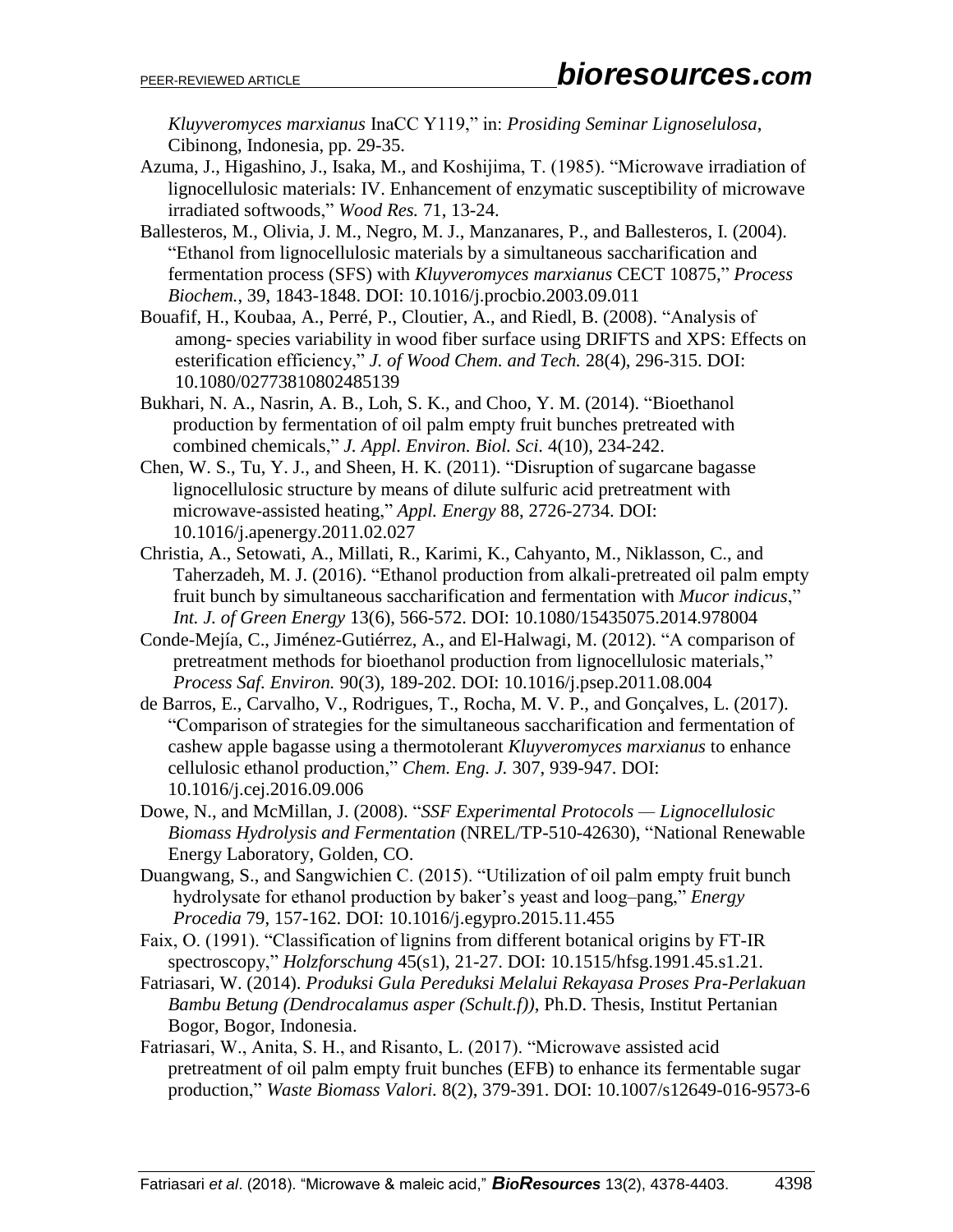- Fatriasari, W., Syafii, W., Wistara, N., Syamsu, K., and Prasetya, B. (2016). "Lignin and cellulose changes of betung bamboo (*Dendrocalamus asper*) pretreated microwave heating," *Int. J. on Adv. Sci. Eng. and Information Tech.* 6(2), 186-195. DOI: 10.18517/ijaseit.6.2.688
- Fengel, D., and Wegener, G. (1989). *Wood: Chemistry - Ultrastructure - Reactions*, (http://forstbuch.de/WegenerFlyer.pdf), Walter de Gruyter & Co., Berlin, Germany. Accessed 15 Apr 2017.
- Goh, C. S., Tan, H. T., and Lee, K. T. (2012). "Pretreatment of oil palm frond using hot compressed water: An evaluation of compositional changes and pulp digestibility using severity factors," *Bioresource Technol.* 110, 662-669. DOI: 10.1016/j.biortech.2012.01.083
- Gong, G., Liu, D., and Huang, Y. (2010). "Microwave-assisted organic acid pretreatment for enzymatic hydrolysis of rice straw," *Biosyst. Eng.* 107(2), 67-73. DOI: 10.1016/j.biosystemseng.2010.05.012
- Harmsen, P., Huijgen, W., López, L., and Bakker, R. (2010). "Literature review of physical and chemical pretreatment processes for lignocellulosic biomass," *Energy Research Centre of the Netherlands*,

(http://www.ecn.nl/docs/library/report/2010/e10013.pdf), Accessed 13 July 2017.

- Hermiati, E. (2012). *Rekayasa Proses Hidrolisis Ampas Tapioka Menggunakan Pemanasan Gelombang Mikro Untuk Produksi Etanol*. Ph.D. Thesis, Institut Pertanian Bogor, Bogor, Indonesia.
- Hermiati, E., Azuma, J., Mangunwidjaja, D., Sunarti, T. C., Suparno, O., and Prasetya, B. (2011). "Hydrolysis of carbohydrates in cassava pulp and tapioca flour under microwave irradiation," *Indo. J. Chem*. 11, 238-245.
- Hoyer, K., Galbe, M., and Zacchi, G. (2013). "The effect of prehydrolysis and improved mixing on high-solids batch simultaneous saccharification and fermentation of spruce to ethanol," *Process Biochem.* 48(2), 289-293. DOI: 10.1016/j.procbio.2012.12.020
- Hu, Z., and Wen, Z. (2008). "Enhancing enzymatic digestibility of switchgrass by microwave-assisted alkali pretreatment," *Biochem. Eng. J.* 38(3), 369-378. DOI: 10.1016/j.bej.2007.08.001
- Ishola, M. [M., Isroi, a](http://www.sciencedirect.com/science/article/pii/S0960852414002247#!)nd Taherzadeh, M. J. (2014). "Effect of fungal and phosphoric acid pretreatment on ethanol production from oil palm empty fruit bunches (OPEFB)," *Bioresource Tech.* [165,](http://www.sciencedirect.com/science/journal/09608524/165/supp/C) 9-12. DOI : 10.1016/j.biortech.2014.02.053.
- Isroi, Ishola, M. M., Millati, R., Syamsiah, S., Cahyanto, M. N., Niklasson, C., and Taherzadeh, M. J. (2012). "Structural changes of oil palm empty fruit bunch (OPEFB) after fungal and phosphoric acid pretreatment," *Molecules* 17, 14995- 15012. DOI: 10.3390/molecules171214995
- Jung, Y. H., Kim, I. J., Han, J.-I., Choi, I.-G., and Kim, K. H. (2011). "Aqueous ammonia pretreatment of oil palm empty fruit bunches for ethanol production," *Bioresource Technol.* 102(20), 9806-9809. DOI: 10.1016/j.biortech.2011.07.050
- Jung, Y. H., Kim, I. J., Kim, H. K., and Kim, K. H. (2013). "Dilute acid pretreatment of lignocellulose for whole slurry ethanol fermentation," *Bioresource Technol.* 132, 109- 114. DOI: 10.1016/j.biortech.2012.12.151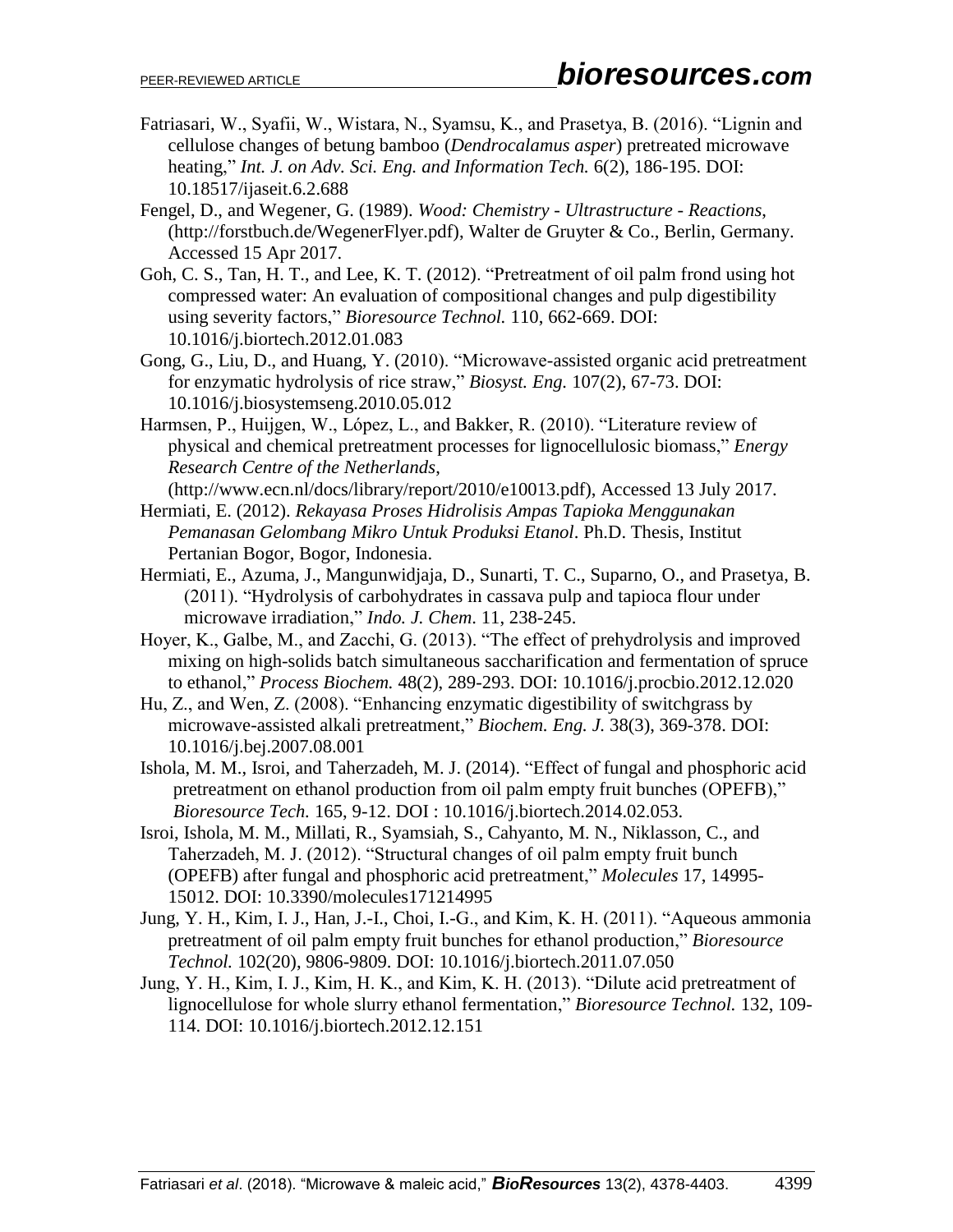- Jung, Y. H., Kim, I. J., Kim, H. K., and Kim, K. H. (2014). "Whole slurry fermentation of maleic acid-pretreated oil palm empty fruit bunches for ethanol production not necessitating a detoxification process," *Bioproc. Biosyst. Eng.* 37(4), 659-665. DOI: 10.1007/s00449-013-1035-y
- Keshwani, D. R. (2009). *Microwave Pretreatment of Switchgrass for Bioethanol Production*, Ph.D. Thesis, North Carolina State University, Raleigh, NC.
- Kim, D. S., Myint, A. A., Lee, H. W., Yoon, J., and Lee, Y.-W. (2013). "Evaluation of hot compressed water pretreatment and enzymatic saccharification of tulip tree sawdust using severity factors," *Bioresource Technol.* 144, 460-466. DOI: 10.1016/j.biortech.2013.06.071
- Kim, S., Park, J. M., Seo, J.-W., and Kim, C. H. (2012). "Sequential acid-/alkalipretreatment of empty palm fruit bunch fiber," *Bioresource Technol.* 109, 229-233. DOI: 10.1016/j.biortech.2012.01.036
- Kootstra, A. M. J., Beeftink, H. H., Scott, E. L., and Sanders, J. P. M. (2009). "Optimization of the dilute maleic acid pretreatment of wheat straw," *Biotechnol. Biofuels* 2(31), 1-14. DOI: 10.1186/1754-6834-2-31
- Koutsianitis, D., Mitani, C., Giagli, K., Tsalagkas, D., Halász, K., Kolonics, O., Gallis, C., and Csóka, L. (2015). "Properties of ultrasound extracted bicomponent lignocellulose thin films," *Ultrason. Sonochem.* 23, 148-155. DOI: 10.1016/j.ultsonch.2014.10.014
- Kristiani, A., Effendi, N., Aristiawan, Y., Aulia, F., and Sudiyani, Y. (2015). "Effect of combining chemical and irradiation pretreatment process to characteristic of oil palm's empty fruit bunches as raw material for second generation bioethanol," *Energy Proced.* 68, 195-204. DOI: 10.1016/j.egypro.2015.03.248
- Kundu, C., and Lee, J.-W. (2015). "Optimization conditions for oxalic acid pretreatment of deacetylated yellow poplar for ethanol production," *J. Ind. Eng. Chem.* 32, 298- 304. DOI: 10.1016/j.jiec.2015.09.001
- Lanigan, B. A. (2011). *Microwave Processing of Lignocellulosic Biomass for Production of Fuels*, Ph. D. Thesis, University of York, York, UK.
- Lee, J. W., Rodrigues, R. C. L. B., Kim, H. J., Choi, I. G., and Jeffries, T. W. (2010). "The roles of xylan and lignin in oxalic acid pretreated corncob during separate enzymatic hydrolysis and ethanol fermentation," *Bioresource Technol.* 101(12), 4379-4385. DOI: 10.1016/j.biortech.2009.12.112
- Lee J.-W., and Jeffries T. W. (2011). "Efficiencies of acid catalysts in the hydrolysis of lignocellulosic biomass over a range of combined severity factors," *Bioresource Technol.* 102:5884-5890. DOI:10.1016/j.biortech.2011.02.048
- Lim, P. N., Wu, T. Y., Clarke, C., and Daud, N. N. N. (2015). "A potential bioconversion of empty fruit bunches into organic fertilizer using *Eudrilus eugeniae*," *Int. J. Environ. Sci. Technol.* 12(8), 2533-2544. DOI: 10.1007/s13762-014-0648-2
- Li, X., Ximenes, E., Kim, Y., Slininger, M., Meilan, R., Ladisch, M., and Chapple, C. (2010). "Lignin monomer composition affects *Arabidopsis* cell-wall degradability after liquid hot water pretreatment," *Biotechnol. Biofuels* 3(27), 1-7. DOI: 10.1186/1754-6834-3-27
- Loow, Y.-L., Wu, T. Y., Tan, K. A., Lim, Y. S., Siow, L. F., Jahim, J. M., Mohammad, A. W., and Teoh, W. H. (2015). "Recent advances in the application of inorganic salt pretreatment for transforming lignocellulosic biomass into reducing sugars, "*J. Agri. Food Chem*. 63(38), 8349-8363. DOI: 10.1021/acs.jafc.5b01813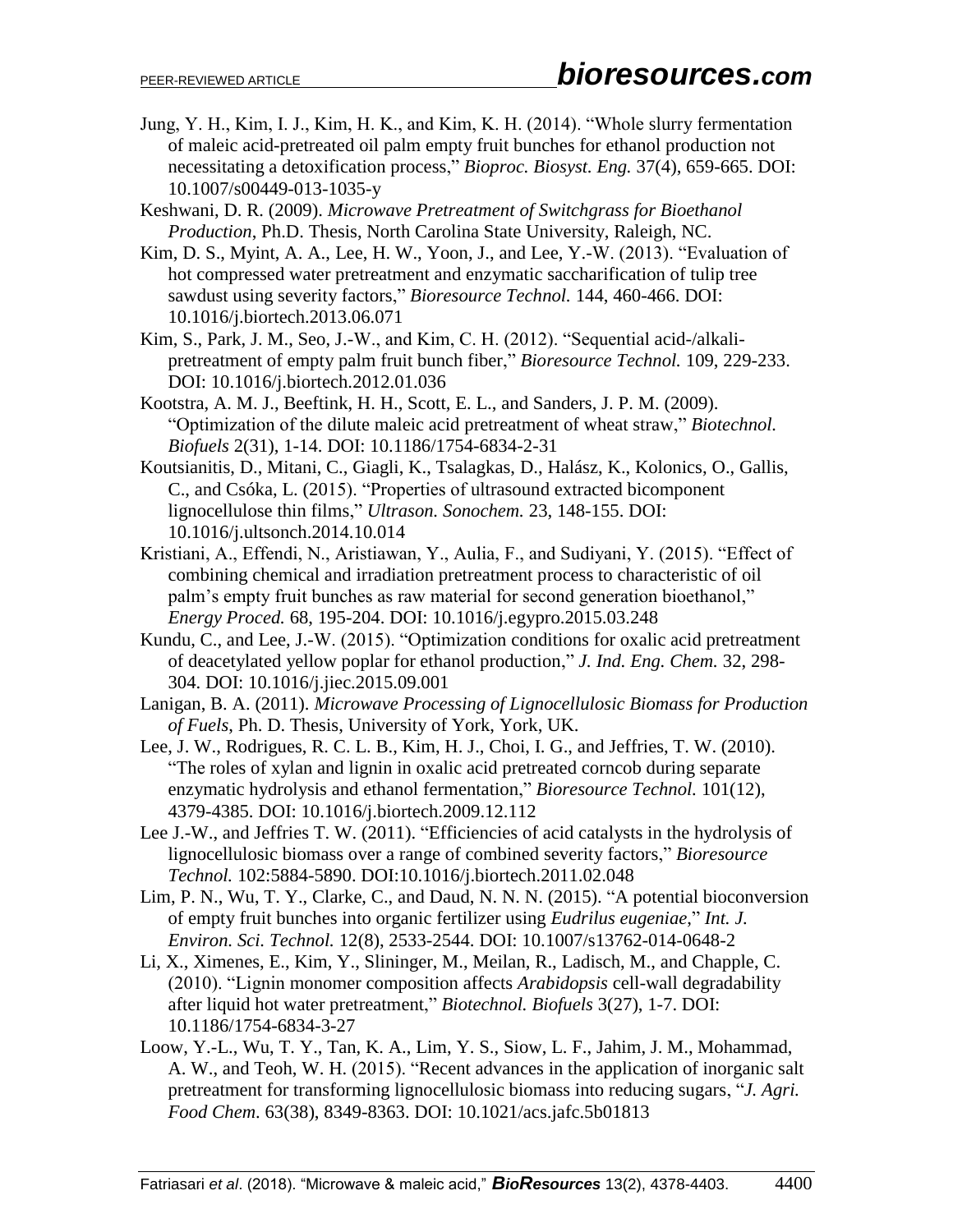- Loow, Y.-L., Wu, T. Y., Yang, G. H., Jahim, J. M., Teoh, W. H., and Mohammad, A. W. (2016a). "Role of energy irradiation in aiding pretreatment of lignocellulosic biomass for improving reducing sugar recovery," *Cellulose* 23(5), 2761-2789. DOI: 10.1007/s10570-016-1023-x
- Loow, Y.-L., Wu, T. Y., Md. Jahim, J., Mohammad, A. W., and Teoh, W. H. (2016b). "Typical conversion of lignocellulosic biomass into reducing sugars using dilute acid hydrolysis and alkaline pretreatment," *Cellulose* 23(3), 1491-1520. DOI:10.1007/s10570-016-0936-8.
- Lu, Y. L., Mosier, N. S. (2007). "Biomimetic catalysis for hemicellulose hydrolysis in corn stover," *Biotechnol. Prog*. 23(1), 116-123. DOI[:10.1021/bp060223e](https://doi.org/10.1021/bp060223e)
- Lu, Y. L., and Mosier, N. S. (2008). "Kinetic modeling analysis of maleic acidcatalyzed hemicellulose hydrolysis in corn stover," *Biotechnol. Bioeng*. 101(6), 1170-1181. DOI: 10.1002/bit.22008.
- Menon, V., and Rao, M. (2012). "Trends in bioconversion of lignocellulose: Biofuels, platform chemicals & biorefinery concept," *Prog. Energ. Combust.* 38(4), 522-550. DOI: 10.1016/j.pecs.2012.02.002
- Millati, R., Wikandari, R., Trihandayani, E. T., Cahyanto, M. N., Taherzadeh, M. J., and Niklasson, C. (2011). "Ethanol from oil palm empty fruit bunch *via* dilute-acid hydrolysis and fermentation by *Mucor indicus* and *Saccharomyces cerevisiae*," *Agric. J.* 6(2), 54-59. DOI: 10.3923/aj.2011.54.59
- Miller, G. L. (1959). "Use of dinitrosalicyl acid reagent for determination of reducing sugar," *Anal. Chem.* 31(3), 426-428. DOI: 10.1021/ac60147a030
- Mohammad, N., Alam, M. Z., Kabbashi, N. A., and Ahsan, A. (2012). "Effective composting of oil palm industrial waste by filamentous fungi: A review," *Resour. Conserv. Recy.* 58, 69-78. DOI: 10.1016/j.resconrec.2011.10.009
- Nelson, M. L., and O'Connor, R. T. (1964). "Relation of certain infrared bands to cellulose crystallinity and crystal lattice type. Part II. A new infrared ratio for estimation of crystallinity in celluloses I and II," *J. Appl. Polym. Sci.* 8(3), 1325-1341. DOI: 10.1002/app.1964.070080323
- Nomanbhay, S. M., Hussain, R., and Palanisamy, K. (2013). "Microwave-assisted alkaline pretreatment and microwave assisted enzymatic saccharification of oil palm empty fruit bunch fiber for enhanced fermentable sugar yield," *J. of Sustainable Bioenergy Systems* 3(1), 7-17. DOI: 10.4236/jsbs.2013.31002
- Pandey, K. K., and Pitman, A. J. (2003). "FTIR Studies of the changes in wood chemistry following decay by brown-rot and white-rot fungi," *Int. Biodeter. Biodegr.* 52(3), 151-160. DOI: 10.1016/S0964-8305(03)00052-0
- Paschos, T., Xiros, C., and Christakopoulos, P. (2015). "Simultaneous saccharification and fermentation by co-cultures of *Fusarium oxysporum* and *Saccharomyces cerevisiae* enhances ethanol production from liquefied wheat straw at high solid content," *Ind. Crop. Prod.* 76, 793-802. DOI: 10.1016/j.indcrop.2015.07.061
- Pratiwi, R. A., Amelia, R., and Moeksin, R. (2013). "Pengaruh volume asam (proses hidrolisis) dan waktu fermentasi pada pembuatan bioetanol dari tandan kosong kelapa sawit," *J. Teknik Kimia* 19(1), 50-53.
- Punyamurthy, R., Sampathkumar, D., Bennehalli, B., and Srinivasa, C. V. (2013). "Influence of esterification on the water absorption property of single abaca fiber," *Chemical Science Transactions* 2(2), 413-422. DOI: 10.7598/cst2013.371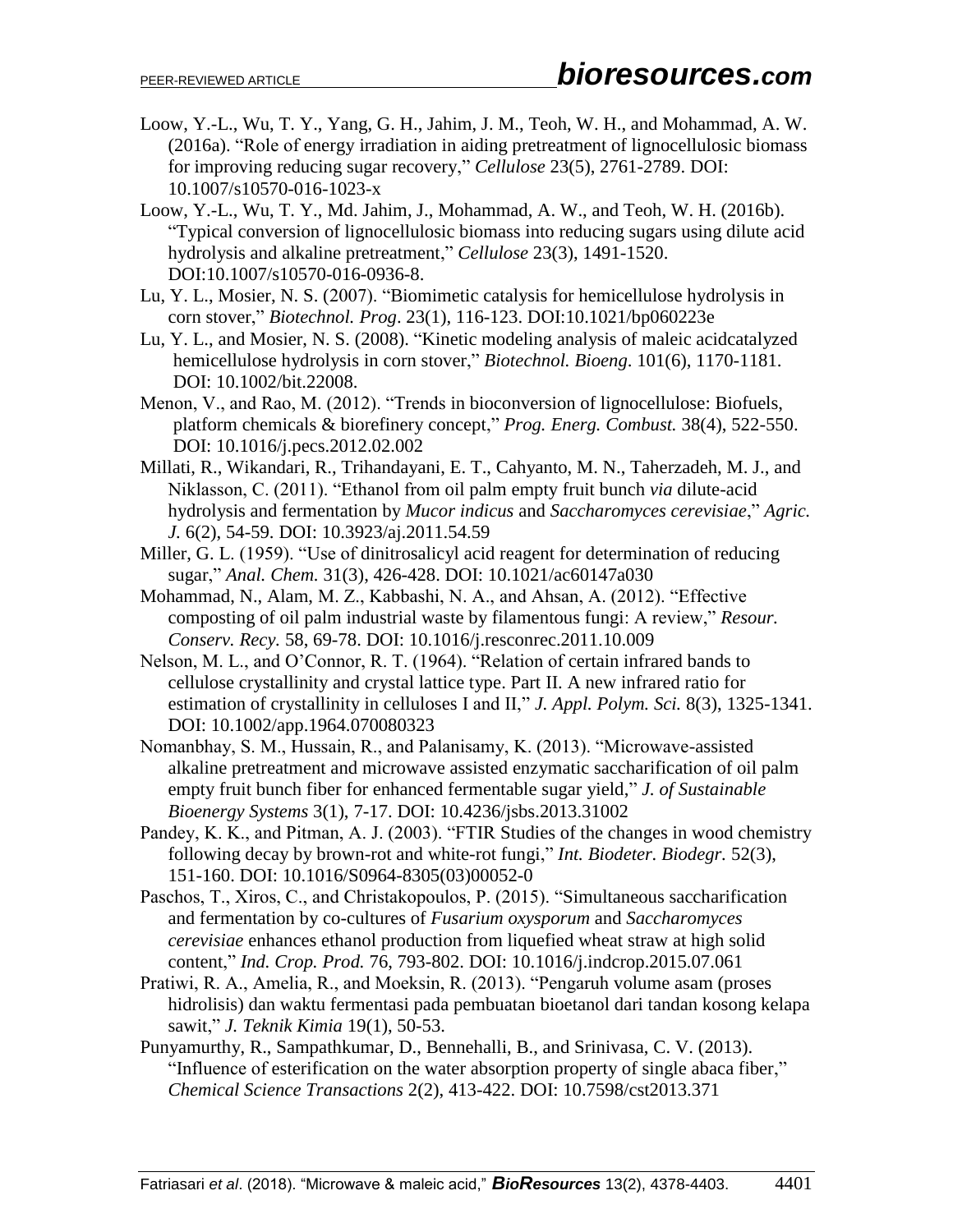- Risanto, L., Anita, S., Fatriasari, W., and Prasetyo, K. (2012). "Biological pretreatment of oil palm empty fruit bunch by mixed culture two white rot fungi," in: *Proceedings of the 5th Indonesia Biotechnology Conference*, Mataram, Indonesia, pp. 550-558.
- Rowell, R. M., Pettersen, R., and Tshabalala, M. A. (2012). "Cell wall chemistry," in: *Handbook of Wood Chemistry and Wood Composites*, R. M. Rowell (ed.), CRC Press Taylor & Francis Group, Boca Raton, FL.
- Sari, F. P., Solihat, N. N., Anita, S. H., Fitria, F., and Hermiati, E. (2016). "Peningkatan produksi gula pereduksi dari tandan kosong kelapa sawit dengan praperlakuan asam organik pada reaktor bertekanan," *Reaktor* 16(4), 199-206. DOI: 10.14710/reaktor.16.4.199-206
- Siramon, P., Punsuvon, V., and Vaithanomsat, P. (2017). "Production of bioethanol from oil palm empty fruit bunch via acid impregnation-steam explosion pretreatment," *Waste and Biomass Valor.*, 1-8. DOI: 10.1007/s12649-017-9924-y
- Sluiter, A., Hames, B., Ruiz, R., Scarlata, C., Sluiter, J., and Templeton, D. (2008a). "Determination of ash in biomass (NREL/TP-510-42622), "National Renewable Energy Laboratory, Golden, CO.
- Sluiter, A., Ruiz, R., Scarlata, C., Sluiter, J., and Templeton, D. (2008b). "Determination of extractives in biomass (NREL/TP-510-42619)," National Renewable Energy Laboratory, Golden, CO.
- Solihat, N. N., Sari, F. P., Risanto, L., Anita, S. H., Fitria, Fatriasari, W., and Hermiati, E. (2017). "Disruption of oil palm empty fruit bunches by microwave-assisted oxalic acid pretreatment methods," *J. Math. Fund. Scie.* 49, 1-14. DOI: 10.5614/j.math.fund.sci.2017.49.X.X
- Sudiyani, Y., Styarini, D., Triwahyuni, E., Sudiyarmanto, Sembiring, K. C., Aristiawan, Y., Abimanyu, H., and Han, M. H. (2013). "Utilization of biomass waste empty fruit bunch fiber of palm oil for bioethanol production using pilot-scale unit," *Energy Procedia* 32, 31-38. DOI: [10.1016/j.egypro.2013.05.005](https://doi.org/10.1016/j.egypro.2013.05.005)
- Syafwina, Honda, Y., Watanabe, T., and Kuwahara, M. (2002). "Pre-treatment of oil palm empty fruit bunch by white-rot fungi for enzymatic saccharification," *Wood Res.* (89), 19-20.
- TAPPI T264 cm-97 (1997). "Preparation of wood for chemical analysis," TAPPI Press, Atlanta, GA.
- Templeton, D., and Ehrman, T. (1995). "Determination of acid-insoluble lignin in biomass ((LAP)-003), "National Renewable Energy Laboratory, Golden, CO.
- Triwahyuni, E., Muryanto, Sudiyani, Y., and Abimanyu, H. (2015). "The effect of substrate loading on simultaneous saccharification and fermentation process for bioethanol production from oil palm empty fruit bunches," *Energy Proc.* 68, 138-146. DOI: 10.1016/j.egypro.2015.03.242
- Warrand, J., and Janssen, H.-G. (2007). "Controlled production of oligosaccharides from amylose by acid-hydrolysis under microwave treatment: Comparison with conventional heating," *Carbohyd. Polym.* 69(2), 353-362. DOI: 10.1016/j.carbpol.2006.10.021
- Whistler, R. L., and Daniel, J. R. (1985). In: *Carbohydrates*, *Food Chemistry*, O. R. Fennema (ed.), New York, Marcel Dekker, pp. 69-137.
- Wise, L., Murphy, M., and D'Addieco, A. (1946). "Chlorite holocellulose, its fractionation and bearing on summative wood analysis and on studies on the hemicelluloses," *Pap. Trade J*. 122, 35-43.